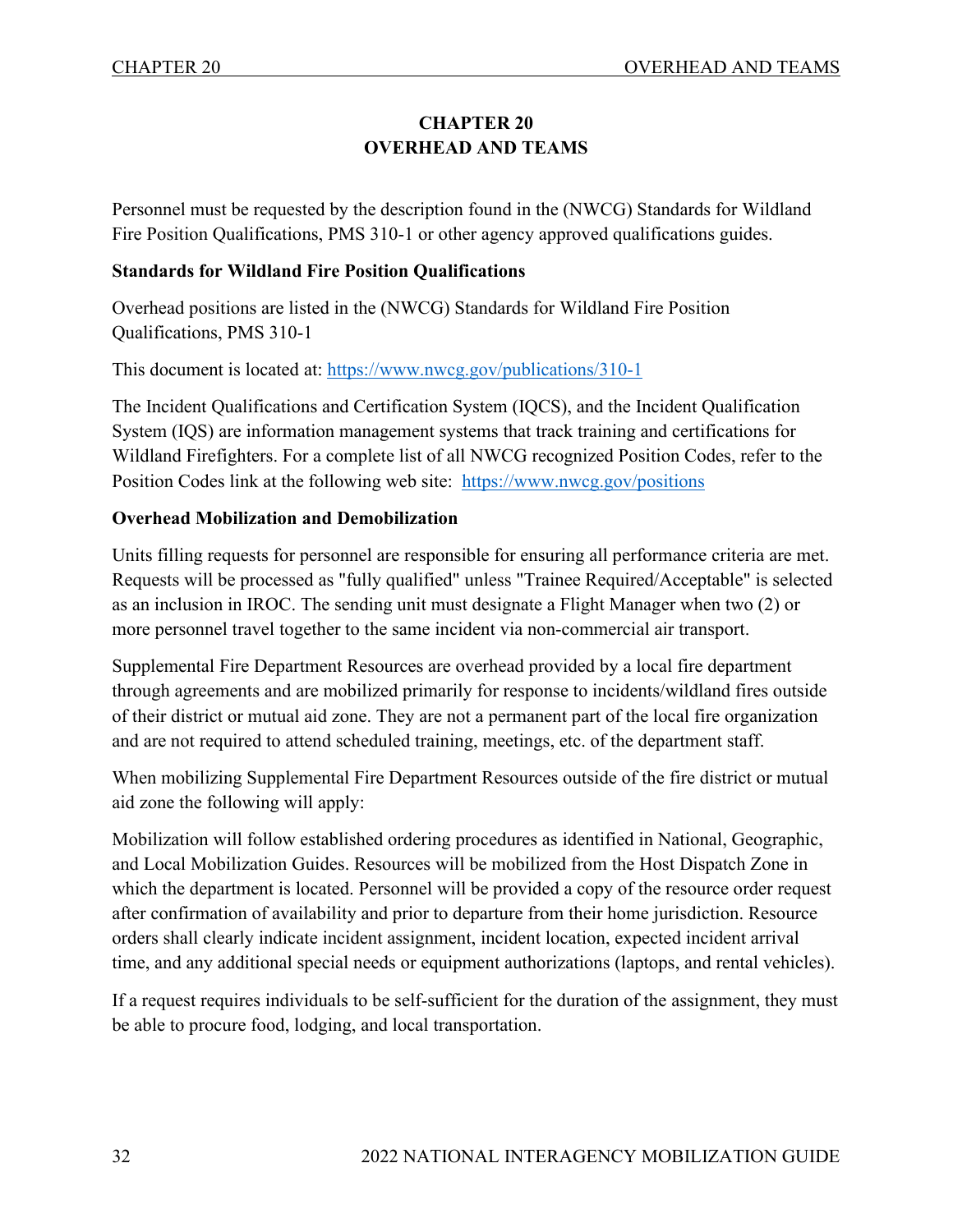## **Overhead Name Requests**

Name requests for suppression or all-hazard incidents should be rare and are appropriate only for highly specialized positions or to meet specific agency objectives (for example, name requests between state agencies or compacts). The ordering unit must confirm availability for the individual being requested prior to placing the request. All name requests must include the individuals current dispatch location.

Document name request justification, for all name requested resources, on the resource order form.

Name requests charged to budgeted/programmed, non-suppression funds are acceptable and will be processed during normal business hours.

All name requests not filled by the sending unit will be returned to the requesting unit by NICC as UTF.

Severity requests often involve strategic movement of resources from areas with lower fire potential. In these cases, name requests may be appropriate and are typically directed by agency managers.

Use of the THSP (Technical Specialist) position code is only appropriate when no other appropriate position code exists and requires additional information describing the specialty be included with the request (THSP – Duty Officer; or THSP – Air Resource Advisor).

Unless specifically excluded, ADs and private contractors will be accepted for suppression and severity orders.

## **Interagency Wildland Fire Modules**

The primary mission of a Wildland Fire Module (WFM) is to provide an innovative, safe, highly mobile, logistically independent, and versatile fire module for wildland fire management and incident operations.

WFMs are highly skilled and versatile fire crews with a primary commitment to maintain fire's role as a natural ecological process. They provide technical and ecological based expertise in the areas of long-term planning, ignitions, holding, suppression, prescribed fire preparation and implementation support, hazard fuels reduction, and fire effects monitoring.

Orders for Interagency Wildland Fire Modules will be placed through established ordering channels in IROC using an Overhead Group Request; Module, Wildland Fire, Type 1 (WFM1) or Type 2 (WFM2) configured according to PMS 430 (NWCG) Standards for Wildfire Module Operations: <https://www.nwcg.gov/sites/default/files/publications/pms430.pdf>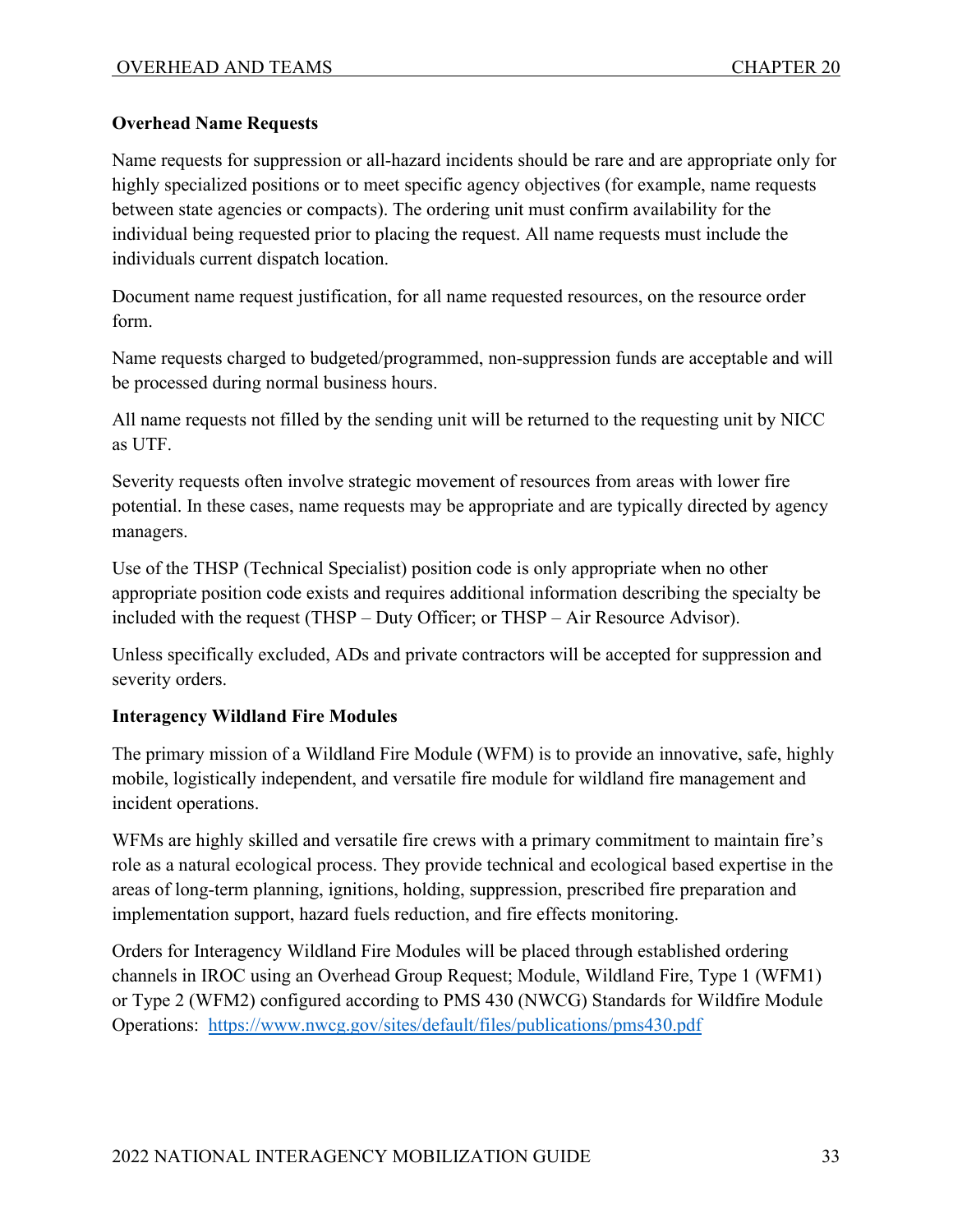For minimum module standards for national mobilization, see Interagency Standards for Fire and Aviation Operations, Chapter 13, Firefighter Training and Qualifications, Wildland Fire Modules at: [https://www.nifc.gov/policies/pol\\_ref\\_redbook.html.](https://www.nifc.gov/policies/pol_ref_redbook.html)

(NWCG) Standards for Wildland Fire Module Operations – Chapter 7 at: [https://www.nwcg.gov/sites/default/files/publications/pms430.pdf.](https://www.nwcg.gov/sites/default/files/publications/pms430.pdf)

As an interagency resource, the Wildland Fire Modules are available nationally throughout the fire season. Standard WFM configuration includes:

(1) module leader and six (6) to nine (9) module crewmembers.

If requested, WFMs can be configured and mobilized with less than the standard WFM configuration, but only after agreement between the requesting and sending units. Any negotiated configurations must be identified within the original request.

## **Wildland Fire Module Mobilization**

Geographic Areas will mobilize local Interagency Wildland Fire Modules internally. There are local unit agreements to share Wildland Fire Modules between bordering units in different Geographic Areas.

The Wildland Fire Module Leader will contact the ordering unit to discuss incident/project requirements.

## **Smokejumpers**

Smokejumpers primary mission is initial attack. All initial attack orders will be honored when smokejumpers are available. While most effective at providing rapid initial response, smokejumpers are well equipped to respond to extended attack incidents and short-term critical need missions on large fires. Smokejumpers are normally configured by planeload, with each load ranging from eight to ten smokejumpers depending on aircraft type and smokejumper availability. Smokejumpers may be configured as crews (hand crew, engine crew, or helitack crew) or as single resource overhead for Incident Command System positions. Concurrence with NICC must be obtained prior to configuring smokejumpers as crews or modules for extended attack operations.

Geographic Areas will inform NICC of the establishment of smokejumper spike bases.

There are two primary methods for ordering smokejumpers, booster load/individual smokejumper or initial attack load (See Chapter 50). The type of order should be predicated on immediate need or augmentation.

Smokejumper boosters are utilized to increase smokejumper capability at a base or within a Geographic Area. Booster requests should be based on current and/or expected fire activity with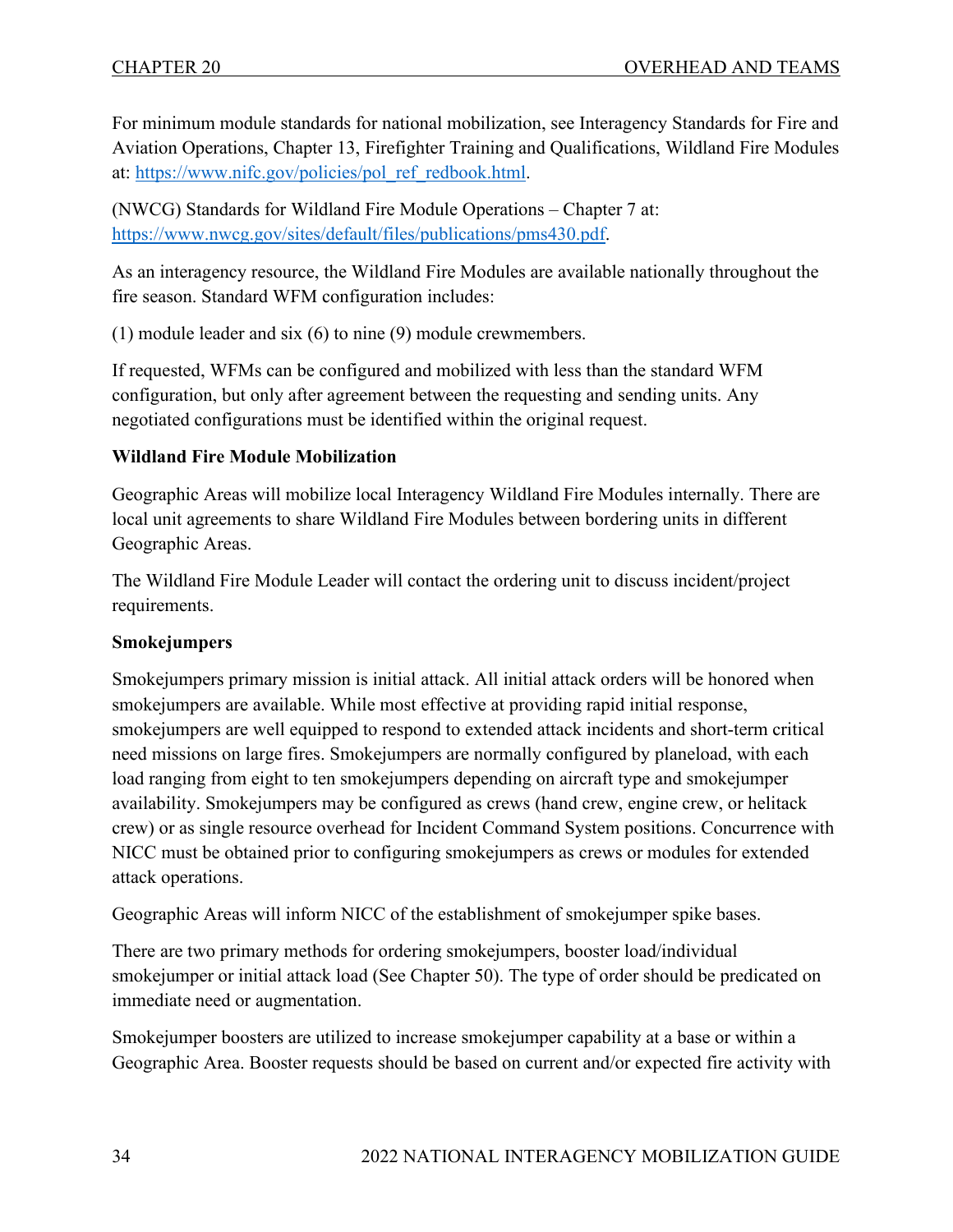an understanding that boosters should be released back to home or hosting unit(s) or made available to higher activity areas if activity does not develop at receiving unit.

Boosters are ordered by individual Overhead requests and can be filled from one or multiple bases. Booster requests may specify a desired delivery system (round or square parachutes). Smokejumper aircraft must be ordered separately if the aircraft is needed beyond delivery of the smokejumpers. NICC, GACCs, and local dispatch centers should communicate with the hosting and potential sending smokejumper base(s) before the order(s) are placed and filled.

## **Smokejumper Numbers**

Planned staffing includes 480 smokejumpers at the following locations (actual fire season numbers may vary):

| <b>BLM</b> Alaska          | (Fairbanks)        | 75 |
|----------------------------|--------------------|----|
| <b>BLM</b> Great Basin     | (Boise)            | 75 |
| <b>FS Northern Rockies</b> | (Missoula)         | 70 |
|                            | (Grangeville)      | 30 |
|                            | (West Yellowstone) | 30 |
| <b>FS</b> Great Basin      | (McCall)           | 70 |
| FS North Ops               | (Redding)          | 50 |
| <b>FS</b> Northwest        | (N. Cascade)       | 30 |
|                            | (Redmond)          | 50 |

Satellite bases may be activated based on fire activity.

Daily availability is updated throughout the fire season and is posted at the following link:

<https://www.nifc.gov/smokejumper/reports/smjrpt.php>

For a list of smokejumper aircraft refer to the following link:

[https://www.nifc.gov/nicc/logistics/aviation/Smokejumper\\_Aircraft.pdf](https://www.nifc.gov/nicc/logistics/aviation/Smokejumper_Aircraft.pdf)

Pilots – Lead Plane, Aerial Supervision Module and Smokejumper

For a complete list of Lead Plane, Aerial Supervision Module and Smokejumper pilot qualifications refer to the following link:

[https://www.nifc.gov/nicc/logistics/aviation/Lead\\_Planes.pdf](https://www.nifc.gov/nicc/logistics/aviation/Lead_Planes.pdf)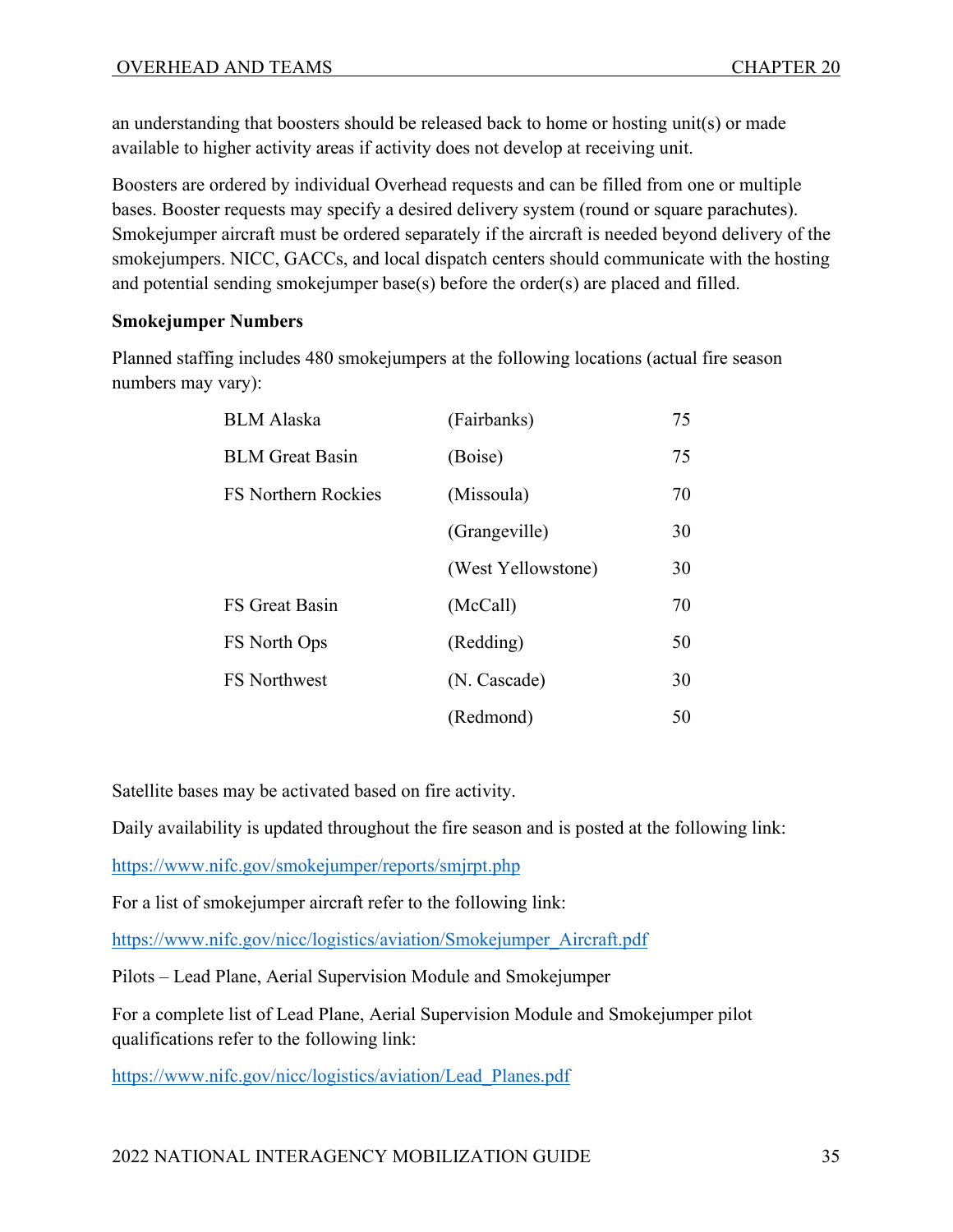## **Helicopter Module**

Call-When-Needed (CWN) helicopters will be managed by a qualified Helicopter Manager (HMGB) and qualified Helicopter Crew Members (HECM); when combined they function as a helicopter module.

| <b>TYPE</b>                                                                                     | <b>FAA STANDARD /</b>               | <b>FAA Standard Category FAA Standard Category</b>   |                            |
|-------------------------------------------------------------------------------------------------|-------------------------------------|------------------------------------------------------|----------------------------|
| <b>HELICOPTER TRANSPORT</b>                                                                     |                                     | <b>Temporarily Designated Permanently Designated</b> |                            |
|                                                                                                 | <b>CATEGORY</b>                     | for Limited Use                                      | for Limited Use or FAA     |
|                                                                                                 |                                     |                                                      | <b>Restricted Category</b> |
|                                                                                                 | Manager plus Four (4)               | Manager only                                         | Manager only               |
|                                                                                                 | Helicopter Crewmembers              |                                                      |                            |
|                                                                                                 | Manager plus Three (3)              |                                                      |                            |
|                                                                                                 | Helicopter Crewmembers Manager only |                                                      | Manager only               |
|                                                                                                 | Manager plus Two (2)                | Manager only                                         | Manager only               |
|                                                                                                 | Helicopter Crewmembers              |                                                      |                            |
| CWN Helicopter and Module must meet up away from Incident(s) or Fire Operations. The            |                                     |                                                      |                            |
| minimum required staffing levels must be filled with fully qualified personnel. Trainees may be |                                     |                                                      |                            |
| ordered in addition to the standard module configuration.                                       |                                     |                                                      |                            |

Units requesting helicopter modules for CWN helicopters will do so using an Overhead (O) support request for each position. Helicopter module requests should be coordinated with anticipated helicopter delivery time and location. Ordering a helicopter module for a CWN helicopter is not automatic. Ordering units should attempt to fill helicopter module positions internally first.

If the intended use is for initial attack, the HMGB request must specify that a fitness level of arduous is required. Any other qualification requirements (ICT4, etc.) must also be specified.

If helicopter personnel/modules are required to arrive with special needed items (flight helmets, radios, etc.), it must be specified at the time of request.

## **Helicopter Rappellers**

The USDA Forest Service operates 12 rappel bases nationally in the Northern Rockies, Great Basin, California, and Northwest Geographic Areas. Each base utilizes Bell medium helicopters, and generally operates from May through October.

Rappellers primary mission is initial attack. When Rappellers are needed for initial attack with aircraft, they are to be requested in IROC as "Load, Rappeller, Initial Attack" on an Aircraft request. Additional mission specific information should be documented on the resource order. When ordered for initial attack, Rappellers will be self-sufficient for 36 hours after deployment on an incident and are assigned to the user unit until released.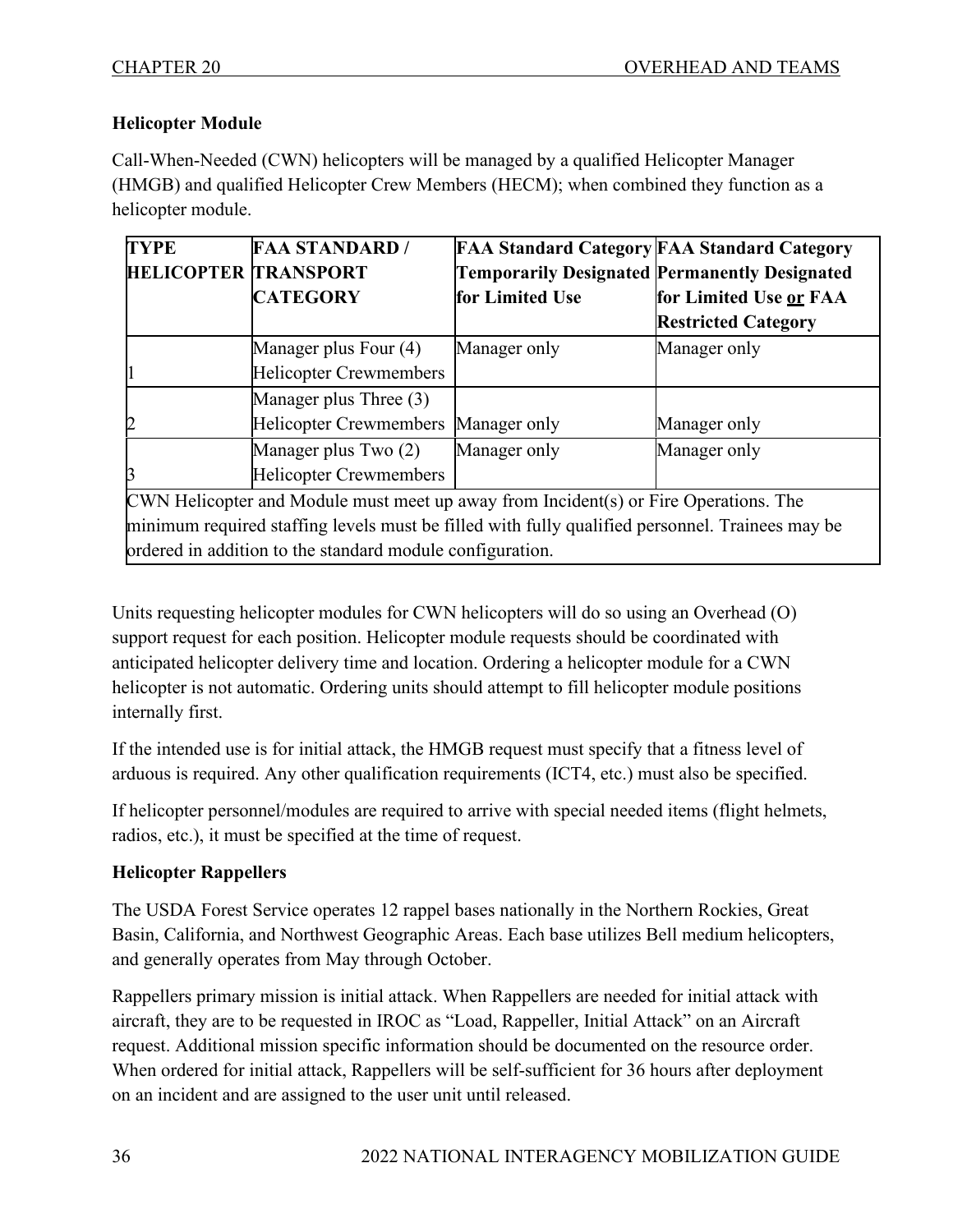Rappel boosters will be ordered by individual Overhead requests. Any additional support needs may be documented on the resource order.

## **Rappeller Numbers**

Planned staffing includes 315 Rappellers at the following locations (actual fire season numbers may vary):

| <b>Great Basin</b>  | Boise, ID       | 15 |
|---------------------|-----------------|----|
|                     | New Meadows, ID | 30 |
|                     | Salmon, ID      | 45 |
| Northern California | Fort Jones, CA  | 20 |
| Northern Rockies    | Gallatin, MT    | 15 |
|                     | Libby, MT       | 15 |
| Northwest           | Grants Pass, OR | 20 |
|                     | John Day, OR    | 50 |
|                     | Prineville, OR  | 25 |
|                     | La Grande, OR   | 40 |
|                     | Wenatchee, WA   | 25 |
| Southern California | Prather, CA     | 15 |

## **Non-Standard Overhead Groups**

The generic overhead catalog items "module, fuels" or "module, suppression" will be used to order non-standard overhead groups. All requests for these catalog items will be placed through established ordering channels using an Overhead Group Request. Coordination between requesting and sending units must occur.

## **Communications Coordinator (COMC)**

A COMC must be assigned when a second 4390 Starter System is assigned to any incident within a one hundred (100) mile radius of the first assigned 4390 Starter System. The COMC should be requested as a name requested position.

The GACC will coordinate filling the request with the National Interagency Incident Communications Division (NIICD) in Boise, ID by calling the National Communications Duty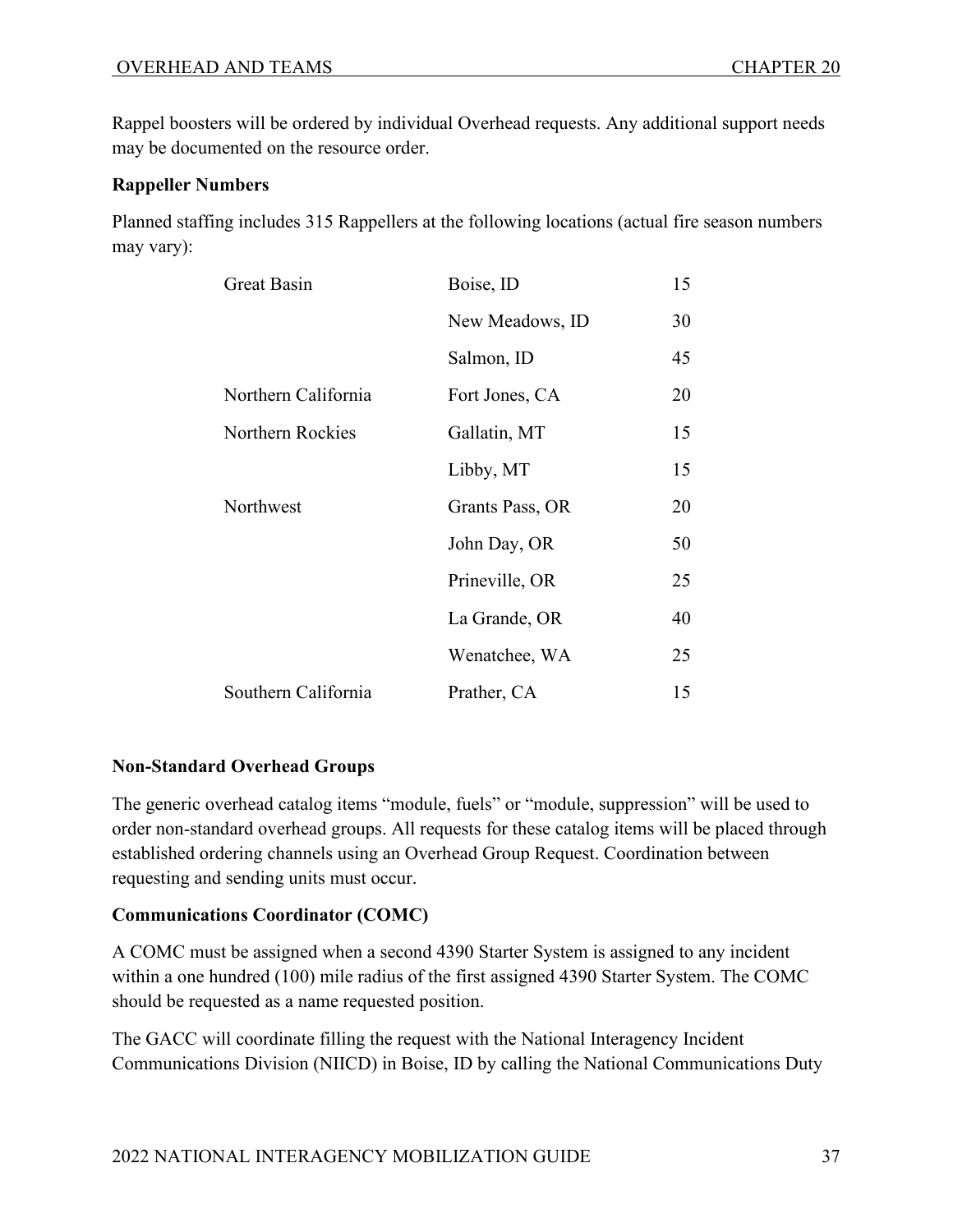Officer (CDO) at 208-387-5644. Rental vehicle, lap top computer and cellular phone should be authorized when placing the request.

It is important that this position be ordered as early as possible to alleviate the possibility of frequency conflicts during multi-incident situations.

#### **Duties and Responsibilities:**

- Manage the allocation of communications resources at the Geographic Area level. This includes communications equipment, personnel, and associated supplies. The COMC provides support to the assigned Geographic Area and reports daily to the NIFC CDO. The COMC will not be assigned to specific incidents or to an Area Command Team. Situations may occur when communications coordination is required between multiple Geographic Areas. Under these circumstances, a COMC may be assigned to a NICC Resource Order to provide overall coordination and support to COMCs assigned to the affected Geographic Areas.
- Manage the frequency resources for all incidents under assigned jurisdiction. This includes all frequencies for ground tactical, command, logistics, and air operations.

**NOTE:** During complex or multiple fire situations, the COMC will request additional qualified personnel to be assigned as field COMCs. Any situation involving complex air operations will require that a COMC be requested specifically for air operations.

- Maintains an accurate inventory of all communications equipment assigned to incidents under their control.
- Keep current on the availability of communications resources for future Geographic Area and National requirements. The COMC should be current with procedures needed to obtain such resources.
- Provide problem-solving recommendations and advice on communications issues to the respective Geographic Area Coordinators, the Area Command Teams, and/or to Incident Management Teams within a complex or single incident. National, as well as Geographic Area priorities will be considered when making recommendations and/or providing advice.
- Assist incidents with communication system design and in obtaining specialized communications equipment.

## **Flight Manager**

A Flight Manager will be designated for point-to-point flights transporting personnel. The Flight Manager is a government employee that is responsible for coordinating, managing, and supervising flight operations. The Flight Manager is not required to be on board for most flights.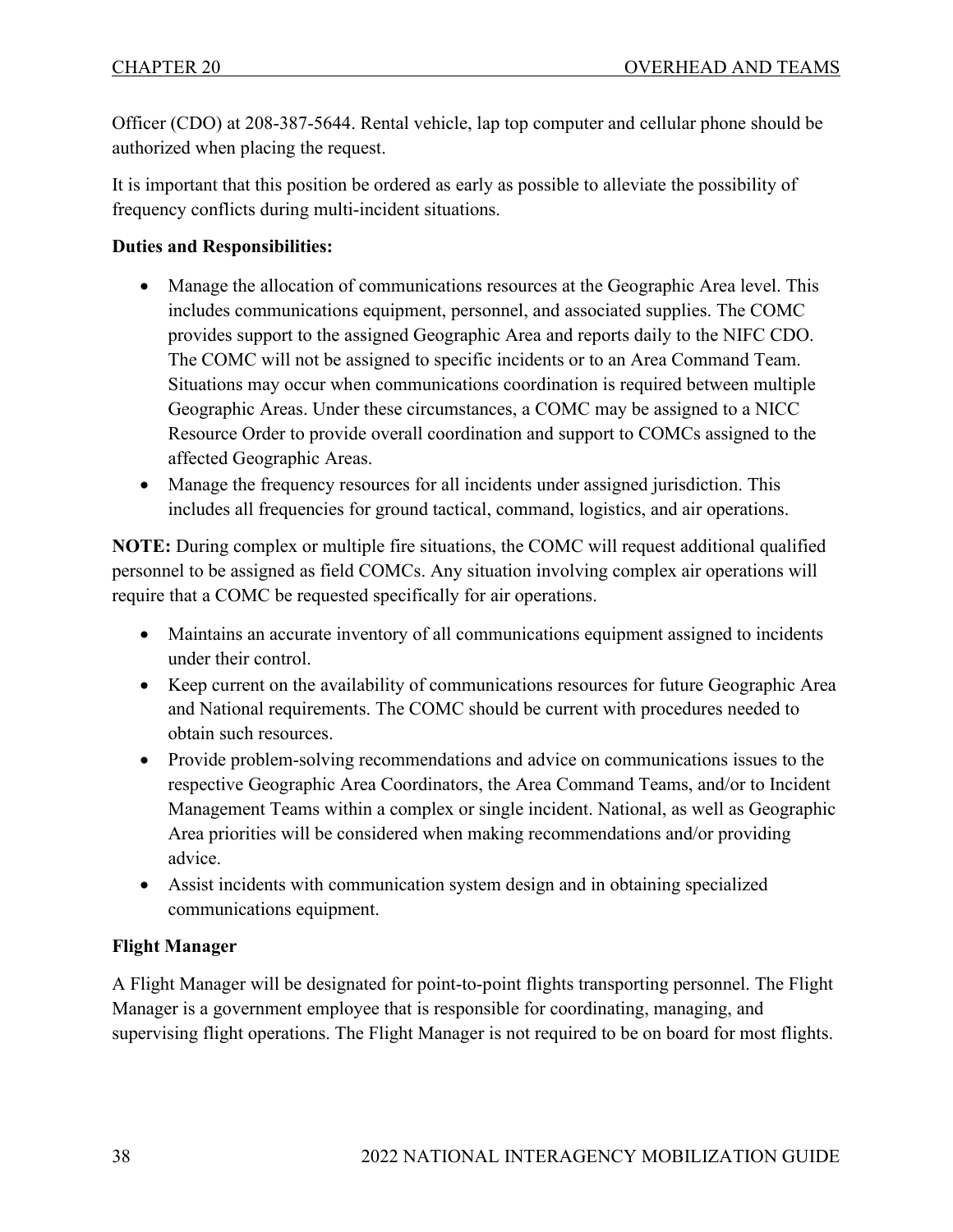For those flights that have multiple legs or are complex in nature, a Flight Manager should attend the entire flight. The Flight Manager will meet the qualification standard for the level of mission assigned as set forth in the Interagency Aviation Training Guide (IAT).

The Flight Manager is supervised by the Sending Unit dispatcher until the destination is reached. The Flight Manager duties are:

- Brief the traveling personnel providing an overview of travel purpose and final destination, route of travel, intermediate stops, if applicable, and estimated time(s) of arrival (ETAs).
- Ensure the passenger manifest is accurate and contains the correct names and weights of the passengers. Note: The pilot is ultimately responsible for ensuring correct weights, balance, and power computations. The Flight Manager will provide one copy of the manifest to the pilot-in-command and ensure that additional copies are available for the receiving unit and the sending dispatcher.
- Ensure proper Resource Tracking procedures are met. The NICC Flight Tracking number is 1-800-994-6312.
- Ensure passenger aircraft safety briefing is conducted.
- Maintain a current list of telephone numbers for the sending and receiving units. The Flight Manager will contact the sending unit dispatch when the flight plan has deviated more than 30 minutes from the original flight plan.
- Have all personnel within the weight limitations, assembled, and ready to board in the designated staging area.
- Ensure the pilot and aircraft are currently authorized for the intended mission and the pilot – in-command can verify the aircraft is within weight and balance limitations.
- Responsible for signing the Daily Flight Report Invoices (Form 6500-122 or AMD-23) for all flights (except for domestic air carriers, airlines, and NIFC contract aircraft).
- For Canadian travel, the Flight Manager will ensure proper documentation is included, as outlined in the Canadian/United States Operating Agreement.

## **Incident Meteorologist (IMET)**

IMET status will be maintained by the respective Geographic Area in IROC. Status will include updated contact information, the home jetport, individual qualifications, and current availability.

When a National Weather Service (NWS) IMET is needed for an incident or project, the request will be placed up to the GACC. When ordering, specify whether the request is for wildfire response or prescribed fire; if prescribed fire, provide number of days IMET is expected to be deployed. The GACC will contact the NWS National Fire Weather Operations Coordinator (NFWOC) by calling the NWS Incident Response Desk at 877-323-IMET.

For prescribed fire requests, the NFWOC will coordinate with the appropriate agency program manager to confirm funds in the agreement are sufficient to support the request. (Note: this step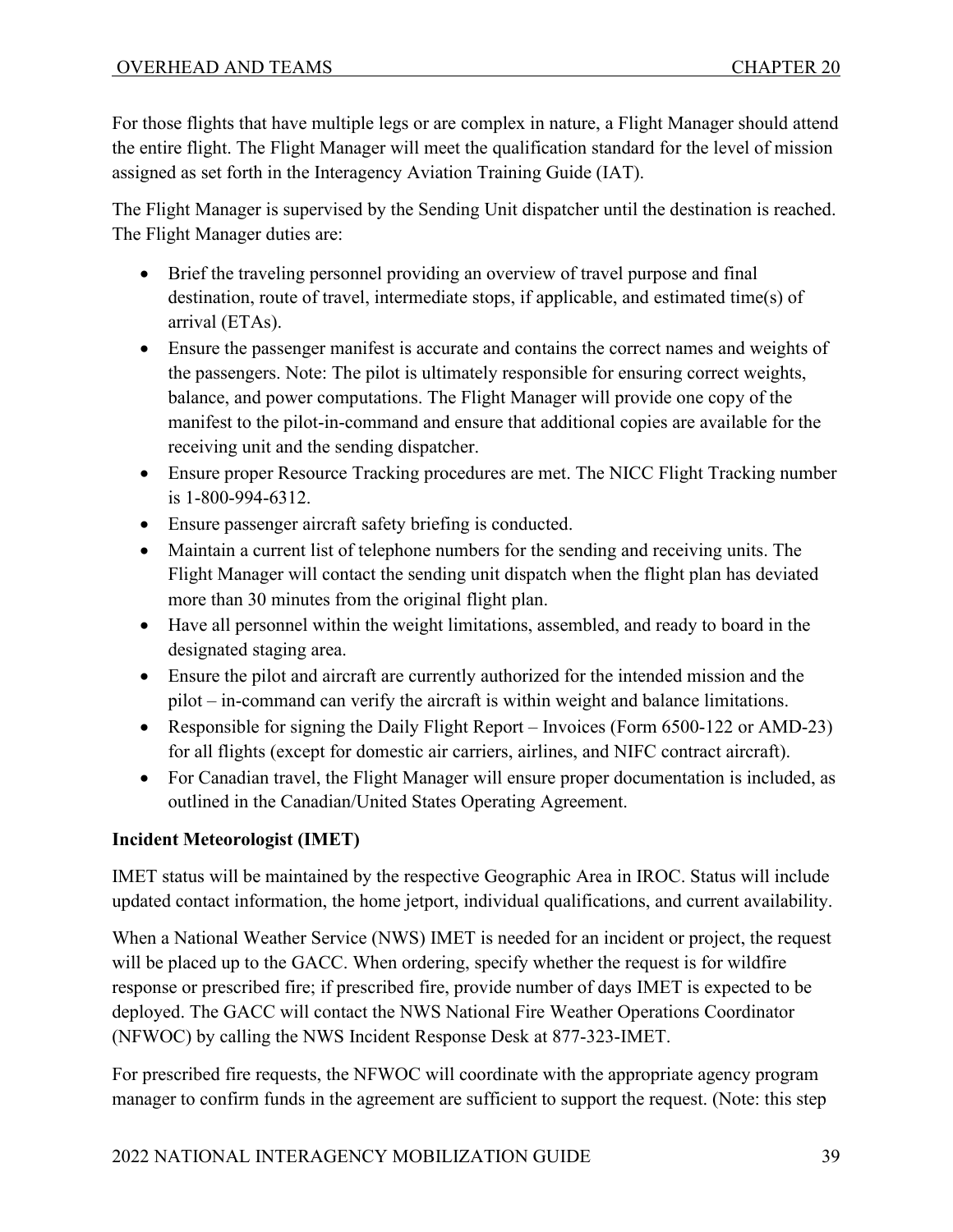is not required for wildfires as NWS can incur expenses in response to wildfires and bill the agencies for reimbursement afterwards). The NFWOC will then identify the name and location of the available IMET to fill the ordering incidents IMET request. If the available IMET is located within the Geographic Area where the incident or project is located, the IMET will be ordered by name request and internally mobilized using established procedures. If the available IMET is located in another Geographic Area, the IMET request will be placed to the NICC as a name request using established procedures. NICC will place the IMET request to the appropriate Geographic Area to be filled.

For mobilization to a wildfire incident, the ordering unit provides the appropriate financial code(s). For prescribed fire mobilization, the NFWOC will provide the NOAA financial code.

When the NWS cannot provide transportation, the sending dispatch office is responsible for arranging and providing mobilization needed for the IMET and any required equipment to the incident. The host agency is responsible for arranging and providing demobilization needed for the release of the IMET and required equipment back to the home unit.

The IMET is a single resource covered under a reimbursable agreement between the Wildland Fire Agencies and the Department of Commerce, NOAA-NWS. Standard NWS equipment that is essential to on-site meteorological support is mobilized with each IMET, no additional resource order requests are necessary. Standard NWS equipment does not require additional ordering by the incident. Basic standard NWS equipment includes:

- Laptop computer
- Printer
- Mobile satellite setup and setup tools
- Cellular telephone
- Agency or rental vehicle appropriate for off-pavement use
- Miscellaneous office supplies

Reimbursement of costs associated with utilization of Standard NWS equipment such as cell phone usage charges, satellite communication charges, and four-wheel drive SUV, pickup, or similar rental vehicle to travel to incident locations with their equipment (including remote locations) is authorized under section V., part B item 4 of the Interagency Agreement for Meteorological and Other Technical Services. Damages, failure, and daily wear incurred to standard equipment during an assignment are also eligible for reimbursement.

## **Air Resource Advisors**

Air Resource Advisors will be ordered as THSP-ARA. Air Resource Advisors should be assigned on Type 1 fires to the extent practicable and should be considered for Type 2 fires.

When a THSP-ARA is needed for a wildfire incident to address public and fire personnel smoke impacts, the request will be placed up to the GACC. The GACC will contact the Interagency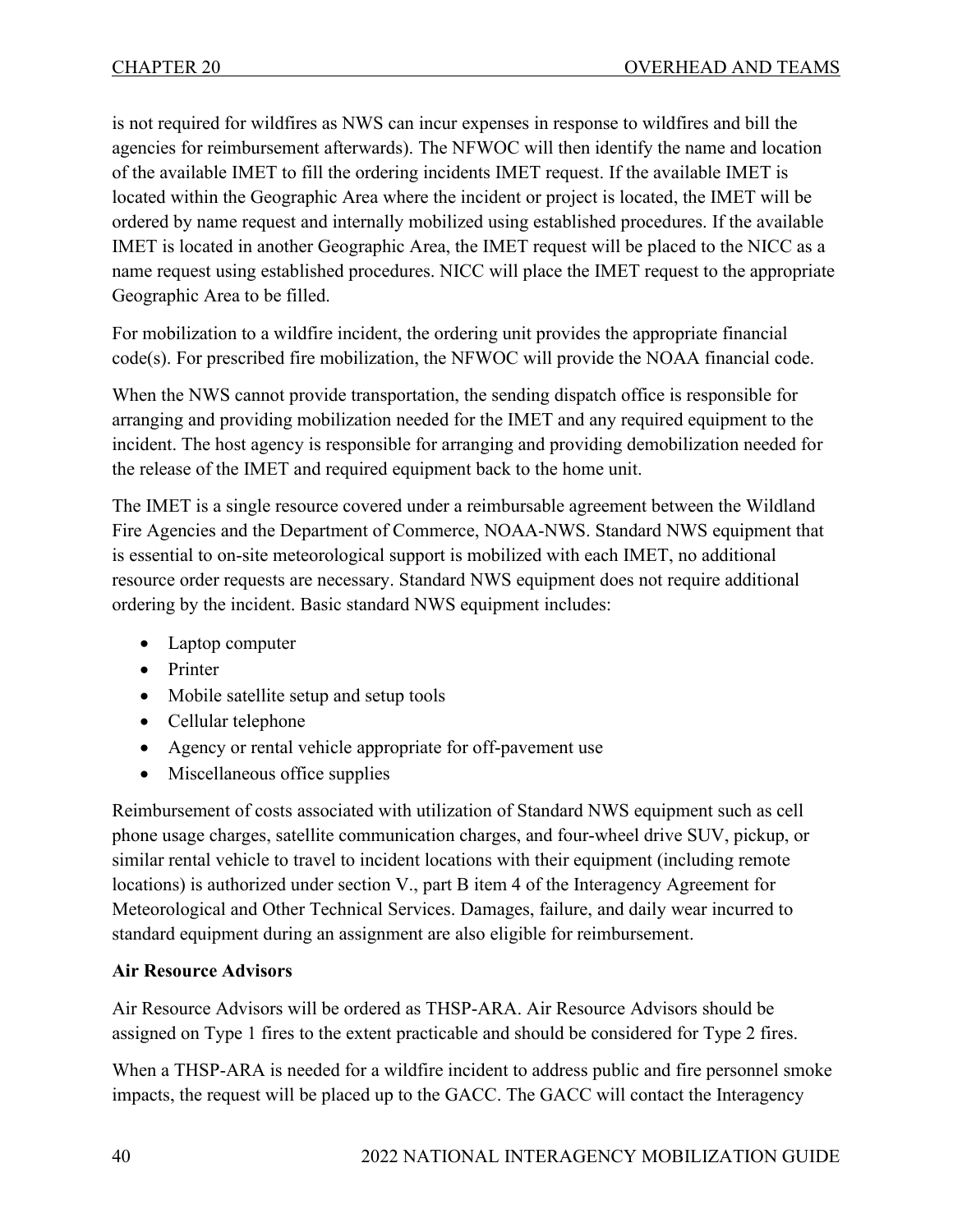Wildland Fire Air Quality Response Program (IWFAQRP) by calling the IWFAQRP Coordinator at 661-GET-1ARA or (661)438—1272

The IWFAQRP Coordinator will identify the name, agency, and location of the available ARA to fill the THSP-ARA request. The THSP-ARA will be ordered by name request and mobilized using established procedures. A THSP-ARA order for a prescribed fire will be coordinated on a case-by-case with direct discussion with the IWFAQRP Coordinator.

The ARA is a single resource covered under a reimbursable agreement between the Wildland Fire Agencies and the USFS. Standard ARA equipment (sampling equipment, computers, appropriate size vehicle, etc.) that is essential to on-site air quality support is authorized. Damages, failure, and daily wear incurred to standard equipment during an assignment are also eligible for reimbursement.

## **Cache Support Positions**

These positions are available to assist fire caches during periods of high activity or when shortages of locally trained personnel hinder cache operations.

CASC – Cache Supply Clerk

CAST – Cache Supply Supervisory Clerk

CDSP – Cache Demobilization Specialist

FLOP – Forklift Operator

WHHR – Warehouse Materials Handler

WHLR – Warehouse Materials Handler Leader

ACMR – Assistant Cache Manager

FCMG – Fire Cache Manager

#### **National Incident Management Teams**

Teams will be ordered by type using an Overhead Group request in IROC.

## **NMAC Management of IMTs**

The NMAC retains the authority to manage all team assignments for Type 1, Type 2, Complex, National Incident Management Organizations (NIMO) and Area Command Incident Management Teams as necessary to achieve team experience objectives, ensure proficiency, manage fatigue, or for other reasons.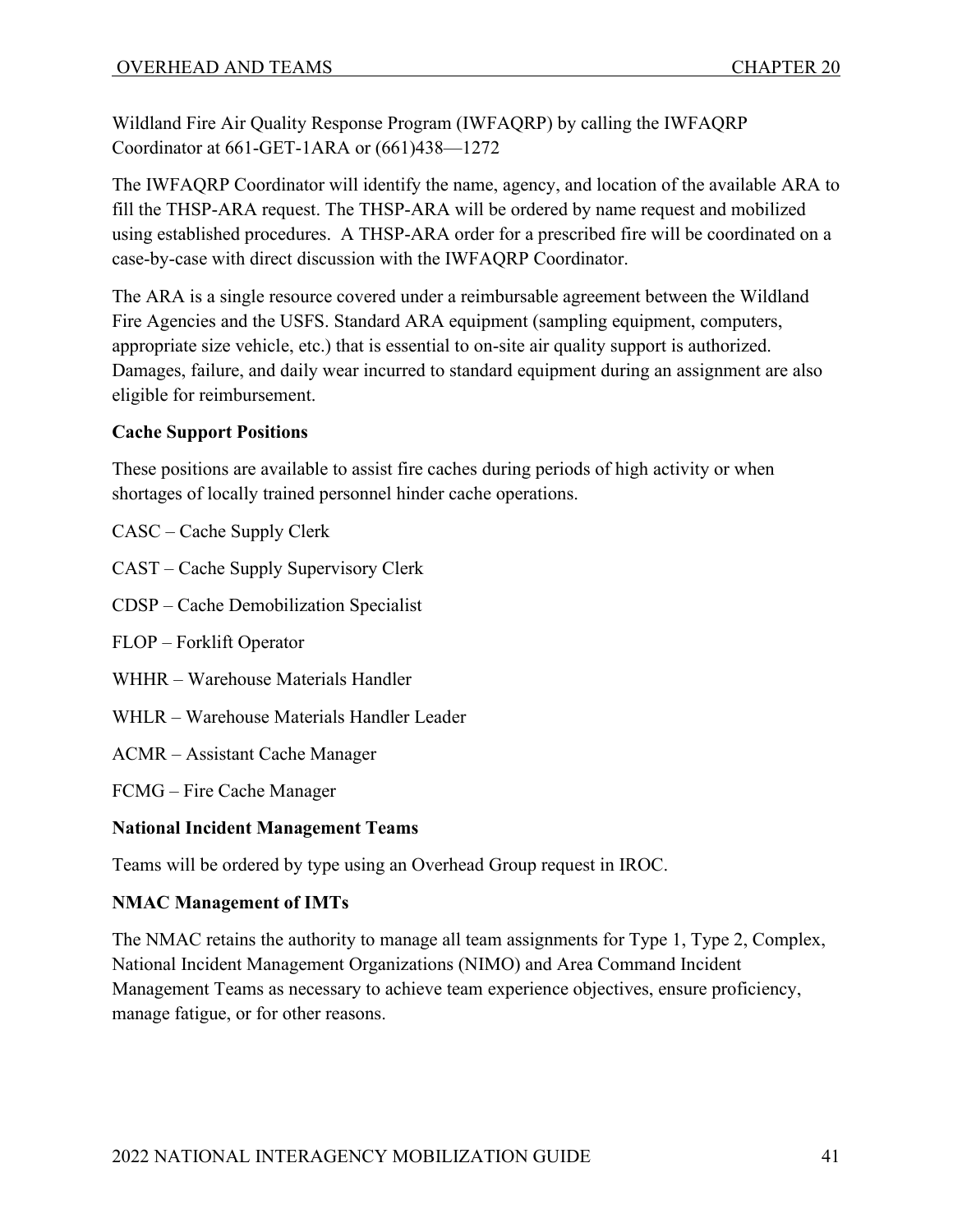## **Interagency Incident Management Teams (IMTs)**

Incident Management Teams will be ordered by type. National Type 1 IMTs will be mobilized according to the National call-out procedures from the national rotation managed by NICC. Geographic Area Type 2 IMTs will be mobilized according to Geographic Area policy, with the following exception: Geographic Area Type 2 IMTs that have been ordered through NICC for staging within a Geographic Area will be prioritized and assigned to any new Federal Type 2 incident within that Area, or when a replacement team is needed within that Area.

IMTs will be requested through established ordering channels. Incident Commanders shall make notification to the receiving Geographic Area through established ordering channels of any position shortages, or when their team configuration differs from the standard configuration.

NMAC, at any time, can request a geographic area to utilize an out of geographic area IMT (planned replacement need). The primary mission of IMTs is wildfire incident management. IMTs may respond to all-hazard incidents under the following guidelines:

- Planned events should be managed internally by the respective agency.
- The planned length of assignment should not exceed fourteen (14) days without negotiated approval from the sending Geographic Area and NICC.

A Federal Emergency Management Agency (FEMA) mobilization under the National Response Framework (NRF) will be accomplished according to the National call-out procedures. The standard length of assignment of fourteen (14) days may be extended up to thirty (30) days after negotiated approval between the Incident Commander, Regional ESF #4 Coordinator and FEMA.

• Base hours for Federal employees, in most cases, are not reimbursed by FEMA. Overtime, premium pay, and travel expenses may be paid by FEMA.

## **Type 1 IMTs**

There are sixteen Type 1 IMTs. The Type 1 IMTs are dispersed as follows:

| Alaska Northwest | California    | 4              |
|------------------|---------------|----------------|
| Northern Rockies | Rocky Basin 3 |                |
| Southern         | Southwest     | $\overline{2}$ |

#### **IMT Configurations**

IMTs ordered through NICC will be requested as either a long or a short team configuration. Any variation from the standard configuration is at the discretion of the requesting unit. The Incident Commander positions on IMTs may only be filled by current agency employees. It is recommended that the following positions also be filled by current agency employees: Finance/Admin. Section Chief Type 1 or 2, Procurement Unit Leader, Comp/Claims Unit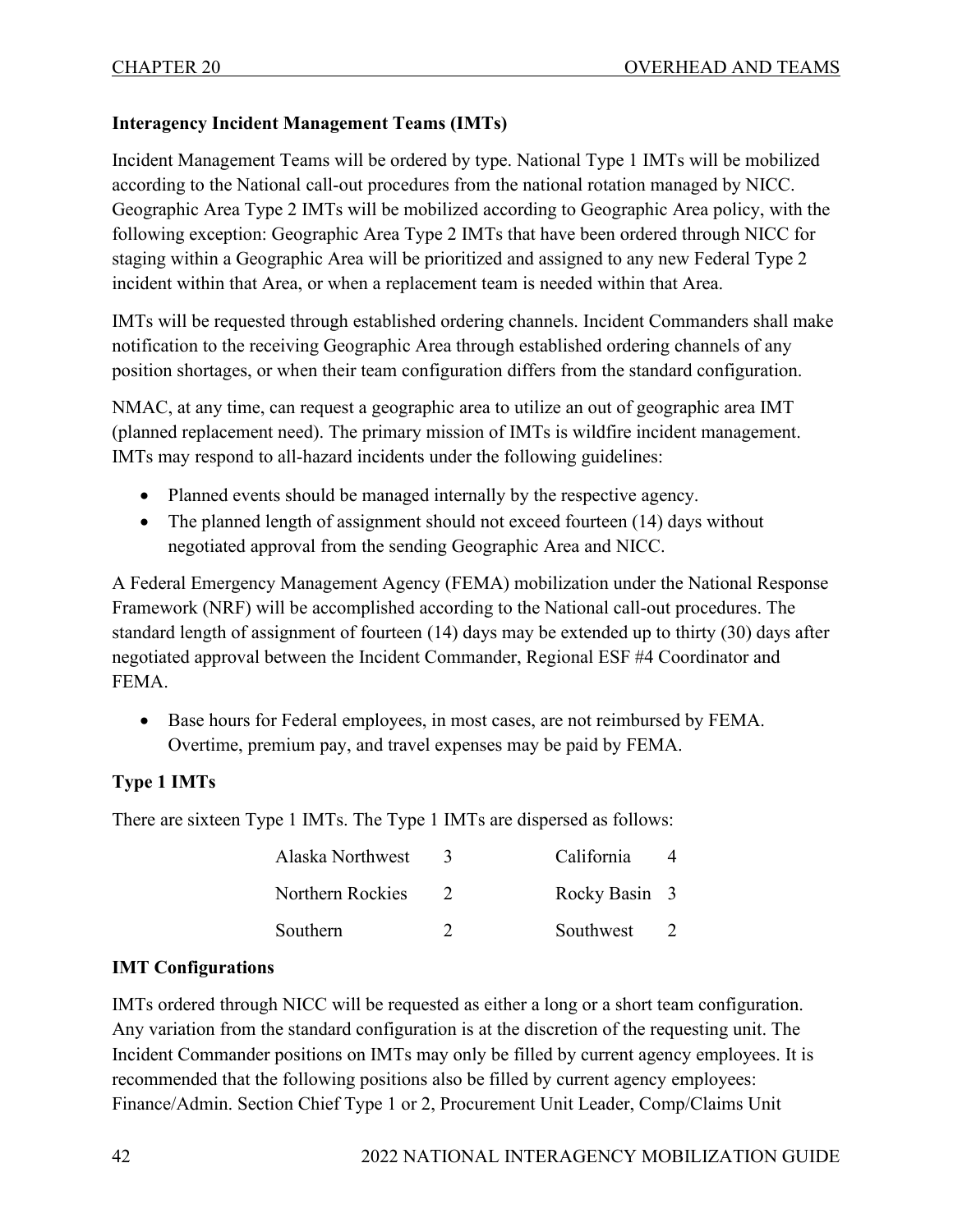Leader, and Compensation-for-Injury Specialist. IMT 1, IMT2, and IMT3 (for out of geographic area assignments) configuration can be found at the following link: [https://www.nifc.gov/nicc/logistics/teams/imt\\_configuration.pdf](https://www.nifc.gov/nicc/logistics/teams/imt_configuration.pdf)

In addition to the twenty (20) positions identified on the short team configuration, a maximum of six (6) IMT trainee positions will be mobilized with the team. In addition to the 44 positions identified in the long team configuration, a maximum of fourteen (14) trainee positions will be mobilized with the team. Long team configuration trainee positions include six (6) IMT trainee positions and eight (8) GACC priority trainees.

Unless notified, trainees for both short and long team configurations will be mobilized for incidents on Federal lands.

## **National Type 1 IMT Rotation Process**

- Type 1 IMTs remain on-call for a maximum of seven days.
- At the time (clock hour and day of the week) a Type 1 IMT from national rotation is requested, the next eligible Type 1 IMT in rotation will be notified and placed in twohour call status and will remain in call status for the next seven days. The next two Type 1 IMTs in national rotation will also be notified of the schedule change. Geographic Areas unable to provide a Type 1 IMT when ordered for a national assignment will be listed as unavailable on the national rotation list and will not be considered until the designated slot rotates into position again.
- Geographic Areas with more than one Type 1 IMT may decide which "eligible" team responds to a National call. Geographic Areas must pass if no "eligible" Type 1 IMT can meet the two-hour call.
- Type 1 and Type 2 IMTs will be considered unavailable for a National assignment if the primary Incident Commander position or two Command/General Staff positions are vacant. The Deputy Incident Commander may be allowed to take the team with Geographic Area Multi- Coordinating Group (GMAC) approval. Any deviation to the aforementioned availability and substitution principle must have GMAC and NMAC approval. An IMT that is not available for a National assignment will be listed as unavailable on the national rotation list.
- Within Round 1 of the national rotation, once a Type 1 IMT has been committed to an incident, either internally or nationally, it will remain ineligible for a National assignment until all Type 1 IMTs have had an assignment. Once all Type 1 IMTs have had an assignment within Round 1, the national rotation will begin Round 2, following the same procedures that applied in Round 1.
- A committed Type 1 IMT that is reassigned to additional incidents prior to being demobilized to home unit will be counted as a single assignment within the round that the team was mobilized.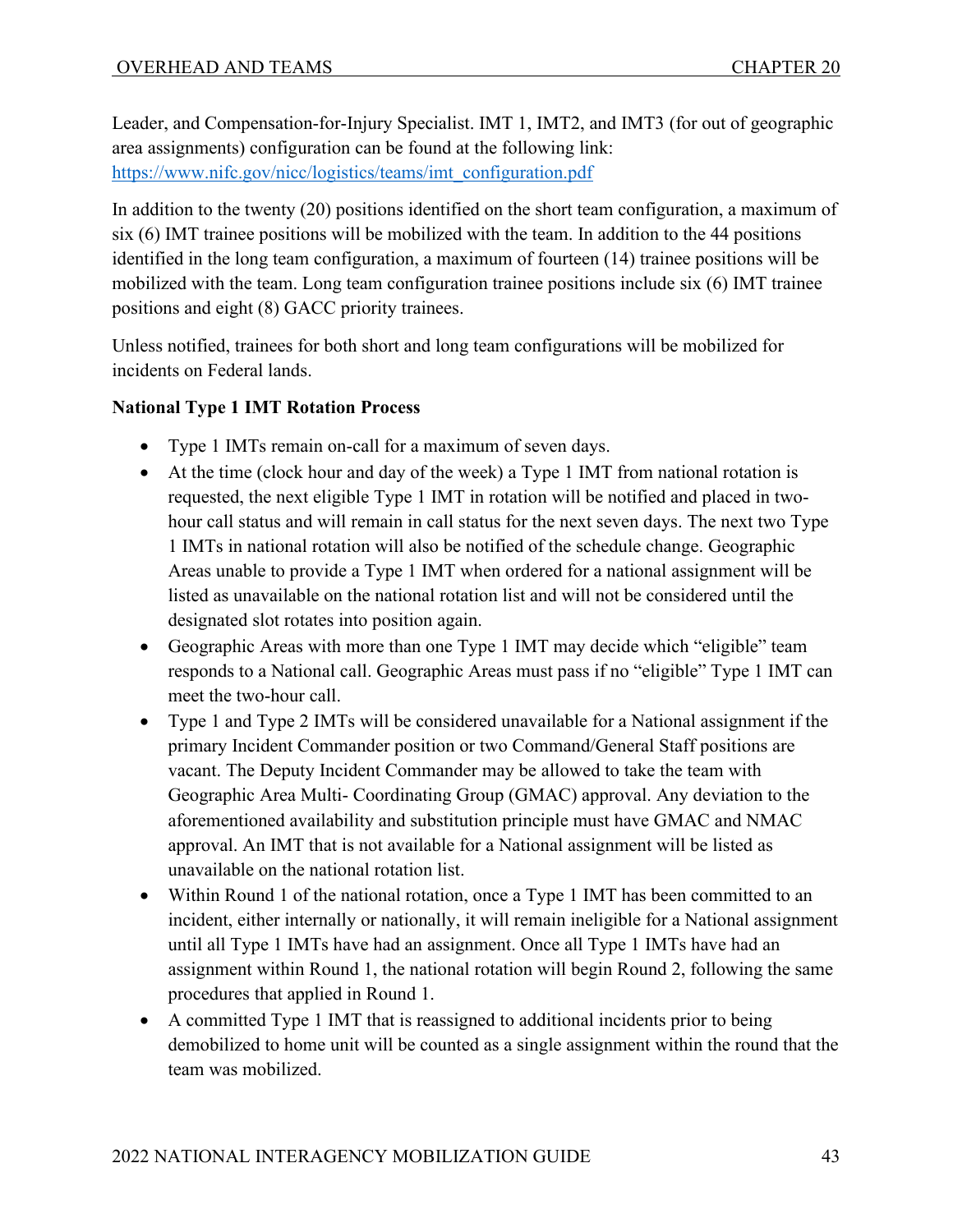- Type 1 IMTs that are mobilized but are cancelled or released within 48 hours will remain eligible for National assignments in the current round of the National rotation.
- All assignments, internal or national, count as experience.
- Once a Type 1 IMT, mobilized from the National rotation is staged by NICC, that team will be prioritized and assigned when a Geographic Area requires a replacement team. Once a team has been staged by a Geographic Area, the team will be prioritized and assigned to any new incident within that Area, or when a replacement team is needed within the Area. If NICC receives another Type 1 IMT request, the first eligible Type 1 IMT in National rotation will be ordered.
- The Geographic Area will coordinate with NICC before reassigning an out-of-area Type 1 IMT to another incident.
- Geographic Areas with only one Type 1 IMT may stand the team down for rest after coordination with NICC.
- The NMAC retains the authority to manage all team assignments as necessary to achieve team experience objectives, ensure proficiency, manage fatigue, or for other reasons.
- Teams mobilized in the previous calendar year and whose assignment extends into the new calendar year will not be shown as assigned in the new calendar year.
- When situations warrant, rationale is required by NMAC for assignment of Area Command, National Type 1 and NIMO Teams prior to mobilization. This includes internal assignments.

The National rotation and current assignment history for the Type 1 IMTs is maintained throughout the calendar year at the following link:

<https://www.nifc.gov/nicc/logistics/overhead/overhead.htm>

## **NIMO Incident Management Team Type of Assignments**

There are four (4) National Incident Management Organization Teams (NIMO).

The following criteria will be considered in determining appropriate assignments for NIMO:

• Wildland Fire – NIMO Teams may be ordered for managing wildland fire. This is not limited to Type 1 or 2 wildfires, it may also be appropriate for multiple Type 3 fires for developing personnel capability as mentors, trainers, and evaluators.

Trigger Points:

- Multiple ignitions within a GACC.
- Agency Administrator requesting additional support.
- Fire is Type 2 complexity with potential for Type 1 (NIMO Team is assigned and Type 2 IMT remains integrated and in support and/or obtains Type 1 training and experience).
- Long Duration Incidents A NIMO Team may be assigned to fires that are expected to last for several weeks or as the "second" team in to bring incidents to their conclusion.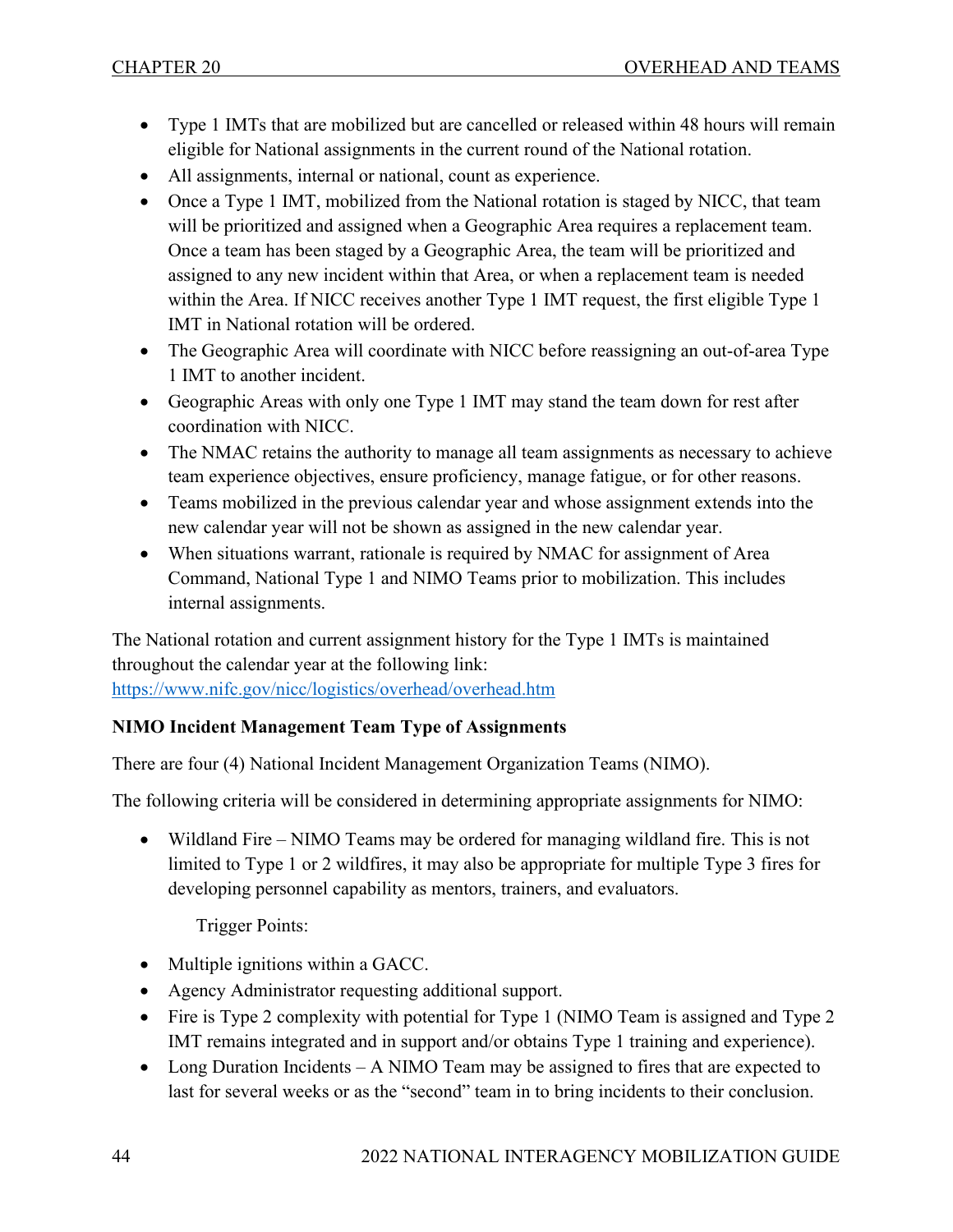Trigger Points:

- Incident is projected to last more than fourteen (14) days.
- Agency Administrator's request for additional support.
- Cost containment, WFDSS, Risk and Complexity Assessment, etc., indicates need for a non-traditional approach in managing the incident.
- Mission Specific Assignments.
- National/Geographic Area Operations Support.
- International Assignments.
- All Hazard.
- Fuels Management.

Due to the nature of incidents that NIMO teams will be assigned to, team configuration may be negotiated by NMAC, the NIMO Coordinator, NIMO Incident Commander, and the requesting unit, up to the maximum number of positions. To increase personnel capacity and capability, trainees, apprentices, and/or technical specialists may be ordered for any or all positions.

NIMO rosters will be held by NICC. Timely communication about availability will be provided to NICC by the NIMO Coordinator.

## **National Area Command Team**

There are three (3) National Area Command Teams. They are dispersed as follows:

Northwest 1

Great Basin 1

California 1

National Area Command Teams will be mobilized according to the National call-out procedures from the National Area Command Team rotation managed by NICC. Orders for National Area Command Teams will be placed through established ordering channels using an Overhead Group Request to NICC.

## **National Area Command Team Configuration**

National Area Command Teams are comprised of six (6) positions: four (4) specific and two (2) trainees identified by the Area Commander. The Area Commander position may only be filled by a current agency employee.

ACDR Area Commander

ACPC Assistant Area Commander, Planning

ACLC Assistant Area Commander, Logistics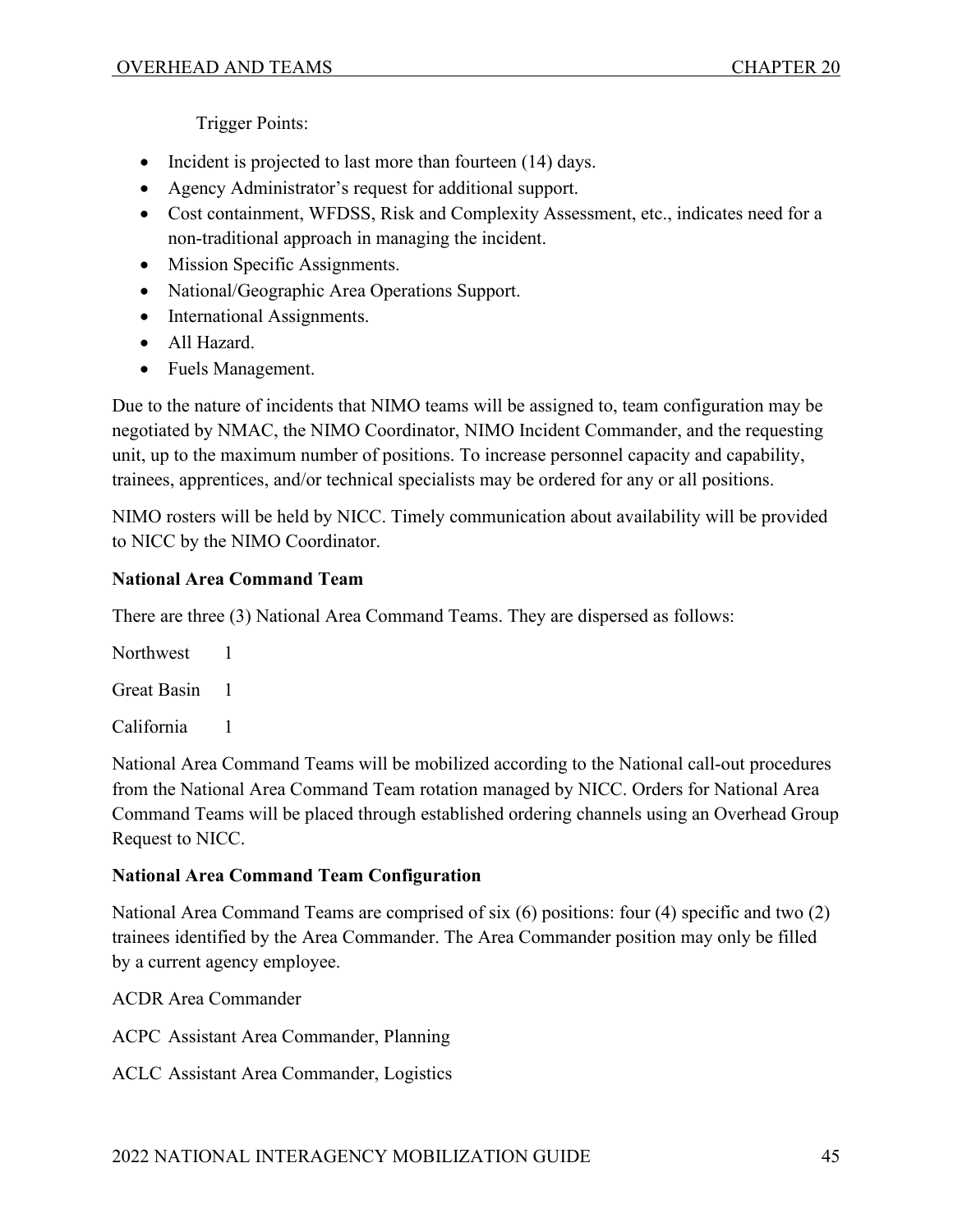ACAC Area Command Aviation Coordinator

Area Command trainees (2 each)

Depending on the complexity of the interface between the incidents, specialists in other areas such as aviation safety, information, long-term fire planning, risk planning may also be assigned.

#### **National Area Command Team Rotation Process**

- National Area Command Teams remain on-call for a maximum of fourteen (14) days.
- At the time (clock hour and day of the week) an Area Command Team from National rotation is requested, the next eligible Area Command Team in rotation will be notified and placed in two-hour call status and will remain in call status for the next fourteen days. The next two National Area Command Teams in National rotation will also be notified of the schedule change.
- Substitutions of current Area Commanders/Deputy Area Commanders between teams and Command positions are permissible with prior coordination with NICC.
- Teams that receive an assignment will be out of the National rotation until all Area Command Teams have had an assignment.

The national rotation and current assignment history for the Area Command Teams is maintained throughout the calendar year at the following link: <https://www.nifc.gov/nicc/logistics/overhead/overhead.htm>

## **Incident Support Teams**

Teams will be ordered using an Overhead Group request in IROC, with the exception of Aviation Safety and Technical Assistance Teams.

Overhead requests for specialized team member of non-standard teams, such as After Action Review teams, will be placed as Technical Specialist (THSP).

## **National Interagency Buying Teams (BUYT)**

There are ten (11) National Interagency Buying Teams. The teams are dispersed as follows:

| 1                             |
|-------------------------------|
| 1                             |
| $\overline{c}$                |
| $\mathcal{D}_{\mathcal{L}}$   |
| $\mathfrak{D}_{\mathfrak{p}}$ |
| 1                             |
|                               |
|                               |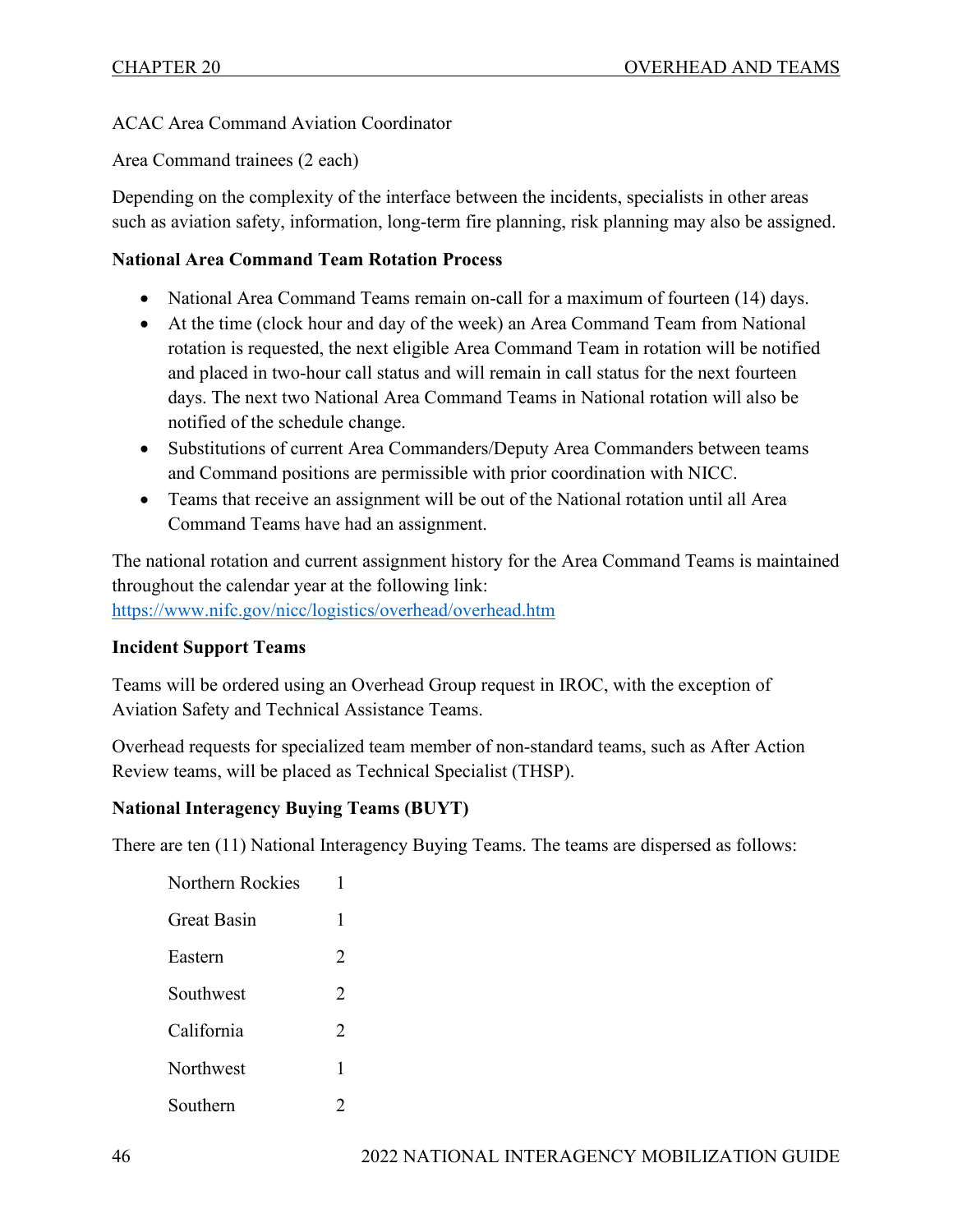National Interagency Buying Teams will be mobilized according to the National call-out procedures from the National Interagency BUYT Rotation managed by NICC. Orders for BUYTs will be placed through established ordering channels using an Overhead Group Request.

The primary mission of a BUYT is to support the local administrative staff with incident acquisition. In addition, the BUYT Leader has the responsibility for coordinating property accountability with the Supply Unit Leader. Responsibilities and coordination of BUYTs can be found in the NWCG Standards for Incident Business Management:

<https://www.nwcg.gov/sites/default/files/publications/pms902.pdf>

and the NWCG Incident Business Committee webpage:

<https://www.nwcg.gov/committees/incident-business-committee/>

BUYTs should not be utilized as de facto payment teams. Incident host agencies should order a Review, Audit, Process Team if the situation warrants.

BUYTs are ordered by the incident host agency and report to the agency administrator or other designated incident agency personnel. Buying teams work with the local administrative staff to support the incident acquisition effort. Geographic Areas will internally mobilize their National Buying Teams, local Geographic Area buying teams, or ad-hoc buying teams before requesting a National Interagency Buying Team from NICC. National BUYTs are mobilized according to National Call-Out Procedures.

## **BUYT Configuration**

National Interagency BUYTs are comprised of a leader and six team members. One of the six members may be assigned as an assistant or deputy leader. In addition to the seven-member team, personnel from the incident host agency or alternate buying team members may be added as needed, to supplement the primary team. National Interagency BUYTs will consist of the following:

• Six qualified buying team members will be a combination of those with and without a government purchase card and contracting officers with their applicable agency training.

BUYTs Rotation Process

- BUYTs will remain on-call for a maximum fourteen (14) days.
- At the time (clock hour and day of week) a BUYT from the BUYT Rotation list is requested, the next eligible BUYT in rotation will be notified and will remain in call status for the next fourteen (14) day period. The next two (2) BUYTs in rotation will also be notified of the schedule change. Geographic Areas unable to provide a BUYT when ordered for a National assignment will be listed as unavailable on the BUYT Rotation and will not be considered until the designated Geographic Area slot rotates into position again.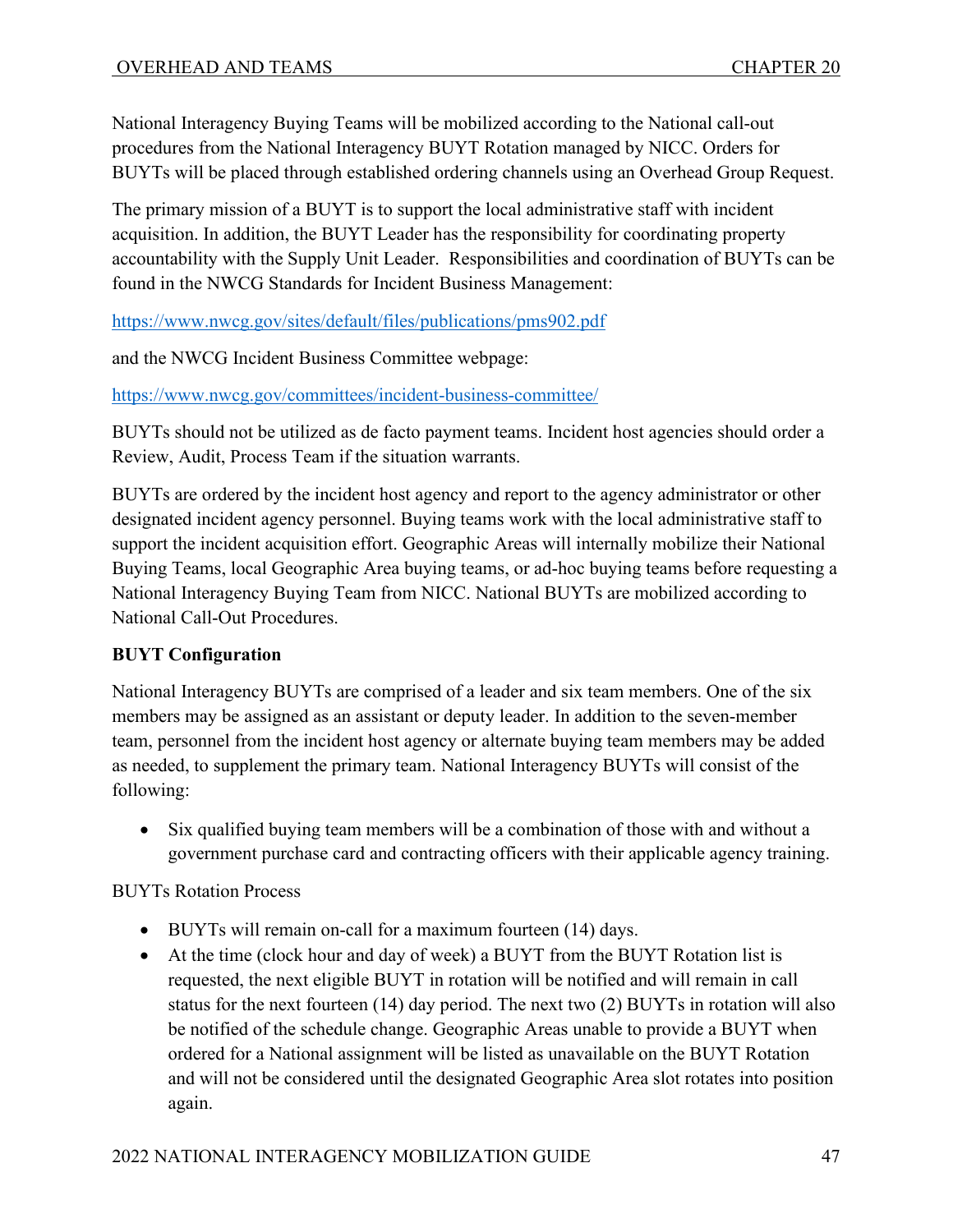- Geographic Areas with more than one (1) BUYT may decide which "eligible" team responds to a National call. Geographic Areas must pass if no "eligible" BUYT can meet the needed date/time of the request. BUYTs will be considered unavailable for a National assignment if more than two (2) procurement or support positions are to be filled with a substitute.
- The NMAC retains the authority to adjust the BUYT Rotation list when necessary to achieve team experience objectives or for other reasons.

The National rotation and current assignment history can be found at the following link:

#### <https://www.nifc.gov/nicc/logistics/overhead/overhead.htm>

#### **Payment Teams**

The National Park Service Payment Teams will no longer be ordered on a rotational basis. Instead, before a Payment Team is ordered to audit and process DOI incident invoices, the ordering unit should contact:

Danica Colley, 208.387.5296, danica colley@nps.gov

Once the configuration of the team is determined, requests for Payment Teams will be placed through established ordering channels using an Overhead Group Request. Payment team leaders and members will be ordered by the jurisdictional unit as THSPs.

## **Burned Area Emergency Response Team (BAER)**

All wildland fire management agencies are responsible for taking immediate and effective post wildfire site and resource stabilization actions designed to protect life and property and prevent further natural and cultural resource degradation while ensuring all environmental and legal mandates are met. BAER teams are an integral part of wildfire incidents.

BAER team mobilization decisions are based on incident complexity and values to be protected. Less complex incidents will use local, regional, interagency, and contracted ad-hoc BAER teams and resources. Bureau's coordinators maintain rosters of BAER personnel for less complex incidents.

The Department of the Interior (DOI) maintains one National BAER Team to assist field units plan for complex post-fire emergency stabilization. The National BAER Team is scalable in long and short configurations. It may be ordered as command and general staff or ordered as individual resources. The full National BAER Team is dispatched to more difficult incidents involving extreme risks to human life and critical Federal assets. Potential floods, mud and debris flows, watershed/municipal water supplies, urban interface, and complex and multiple jurisdictions are the dispatch prioritization criteria issues factored into the mobilization decision. Less complex incidents will use local, regional, interagency, and contracted ad-hoc BAER teams. Bureaus coordinators maintain rosters of BAER personnel for less complex incidents.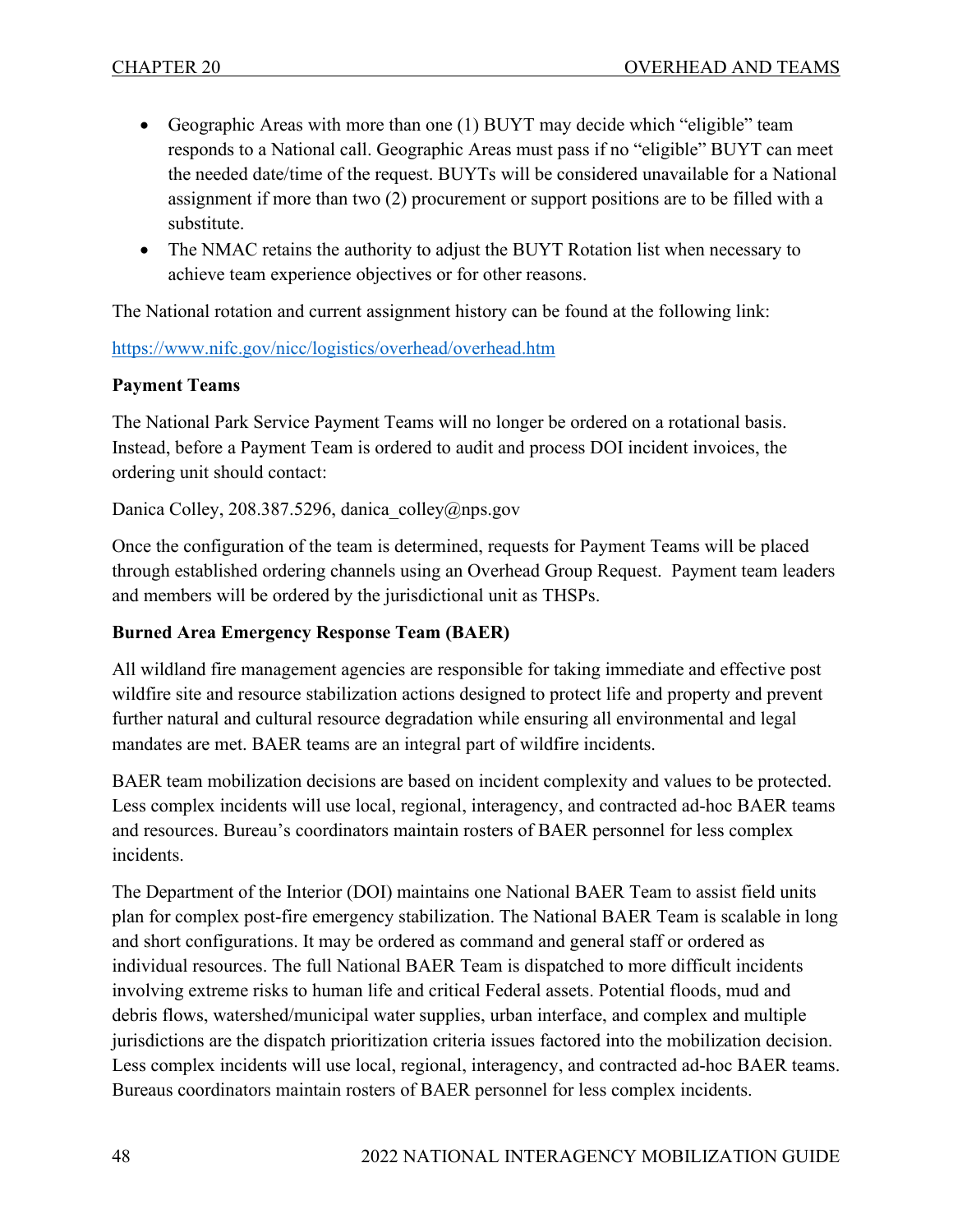## **DOI National BAER Team Configuration**

The initial call-out of the DOI National BAER Team may consist of the following thirteen (13) positions:

- BAER Team Leader
- Deputy BAER Team Leader
- BAER Environmental Specialist
- BAER Documentation Specialist
- BAER Geographic Information Specialist (GIS) x 2
- BAER Hydrologist
- BAER Soil Scientist
- BAER Geologist
- BAER Biologist
- BAER Forester
- BAER Cultural Resource Specialist
- BAER Botanist

## **DOI Burned Area Emergency Response Team Mobilization Process**

The ordering unit must make contact with their agency Regional/State BAER Coordinator before placing an order for the National BAER team.

During National Preparedness Levels 1-3, the ordering unit's agency administrator will coordinate any potential full National BAER Team assignment with the concurrence of the agency National BAER Coordinator and National Interagency BAER Team Leader, after making contact with their agency regional/state BAER coordinator.

During National Preparedness Levels 4-5, full national BAER Team assignments will be coordinated through the National BAER Coordinators with the concurrence of the NMAC, after making contact with their agency regional/state BAER coordinator.

NICC will notify the National BAER Coordinator-in-charge for any National BAER Team callout (in order of contact):

| Lou Ballard (National Coordinator)          | <b>FWS</b> | 208-387-5584 |
|---------------------------------------------|------------|--------------|
| Rich Schwab (National Coordinator)          | <b>NPS</b> | 208-830-4791 |
| Darryl Martinez (National Coordinator)      | <b>BIA</b> | 505-563-3369 |
| Molly Anthony (Acting National Coordinator) | <b>BLM</b> | 971-373-3816 |

National Interagency BAER Team resources are mobilized through established ordering channels. The core strategic full national team will consist of thirteen positions and is organized per a National Standard Operating Guide. Dispatch of the full national team will be coordinated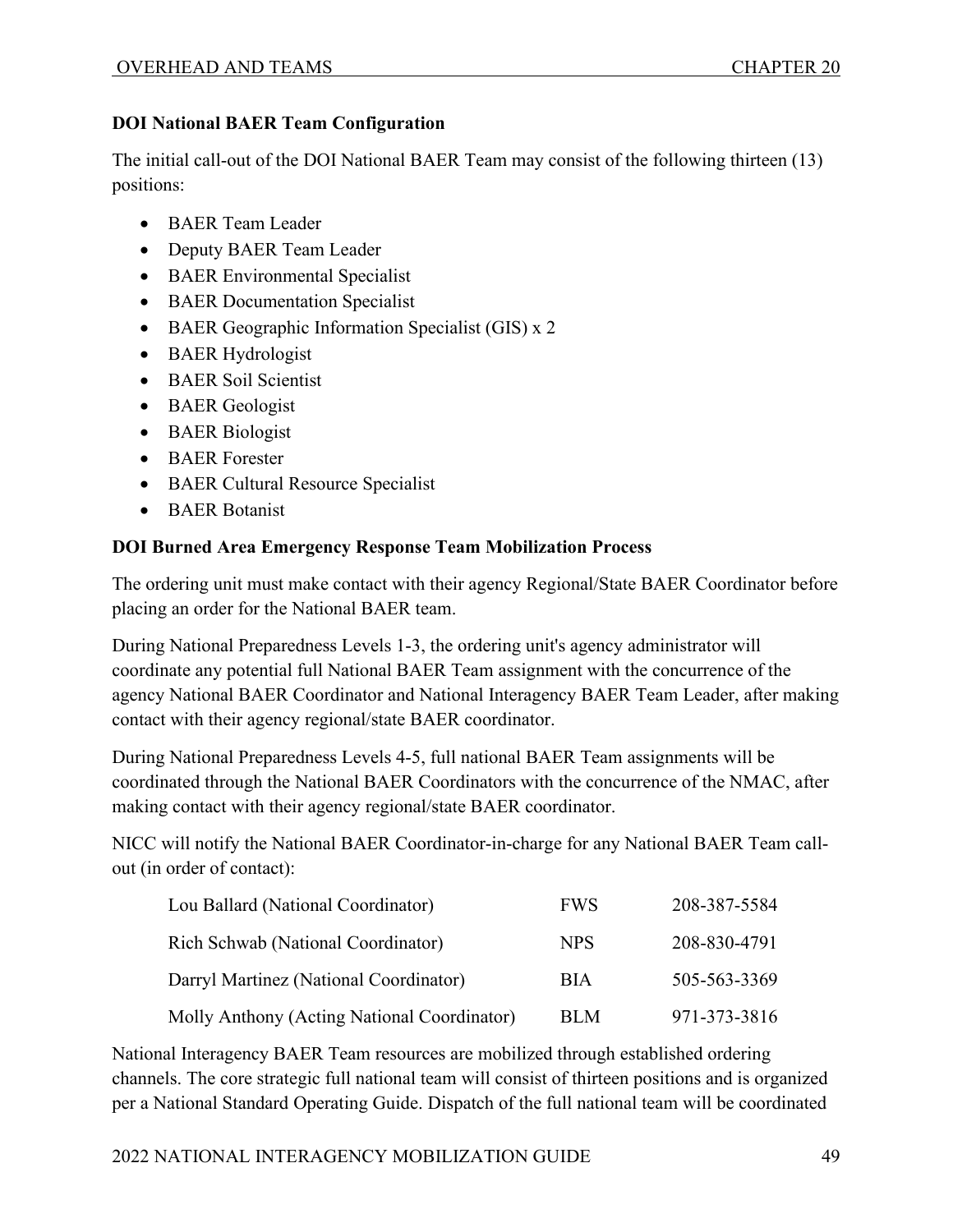using Team Dispatch Prioritization criteria in consultation with the national coordinators. The National BAER Team is scalable in long and short configurations and may also be ordered as command and general staff or ordered as individual resources.

## **USDA Forest Service BAER**

The USDA Forest Service (FS) maintains BAER teams at the local units. BAER personnel are dispatched at the local unit.

## **National Fire Prevention and Education Teams (NFPET)**

The mission of National Fire Prevention and Education Teams (NFPETs) is to provide unit and agency managers with skilled and mobile personnel which have the ability to supplement or enhance ongoing local wildfire prevention and education activities, where hazard or risk is, or is expected to be, elevated above normal.

Ordering NFPETs for normal, routine, or project work should be discouraged.

Teams are available to support units onsite as well as virtually. Depending on the needs of the ordering unit, some team members may work virtually in support of the team that is onsite.

Teams are highly effective in their ability to reduce unwanted human-caused wildland ignitions and are equipped to rapidly complete on-site prevention assessments and plans, initiate implementation of such plans, and to begin immediate prevention and education activities.

## **NFPET Configuration**

A basic team is composed of three personnel with these minimum qualifications:

- PETL Fire Prevention Education Team Leader
- PETM Fire Prevention Education Team Member
- PIO2 Public Information Officer Type 2

Actual team composition may include additional support positions, as determined jointly by the team leader and the ordering unit, on a case-by-case basis, based on the team's anticipated tasking.

The assignment of PETL and PETM trainees is encouraged. If the use of trainees is authorized by the ordering unit, priority for assignment is to be given to trainees selected by the team's NFPET Geographic Area Coordinator or the ordering unit's Geographic Area priority trainee program, where applicable.

Requests for National Fire Prevention and Education Teams will be placed through established ordering channels in IROC using an Overhead Group Request.

The NFPET Geographic Area Coordinators listed below will work with Geographic Area Coordination Centers to fill team orders.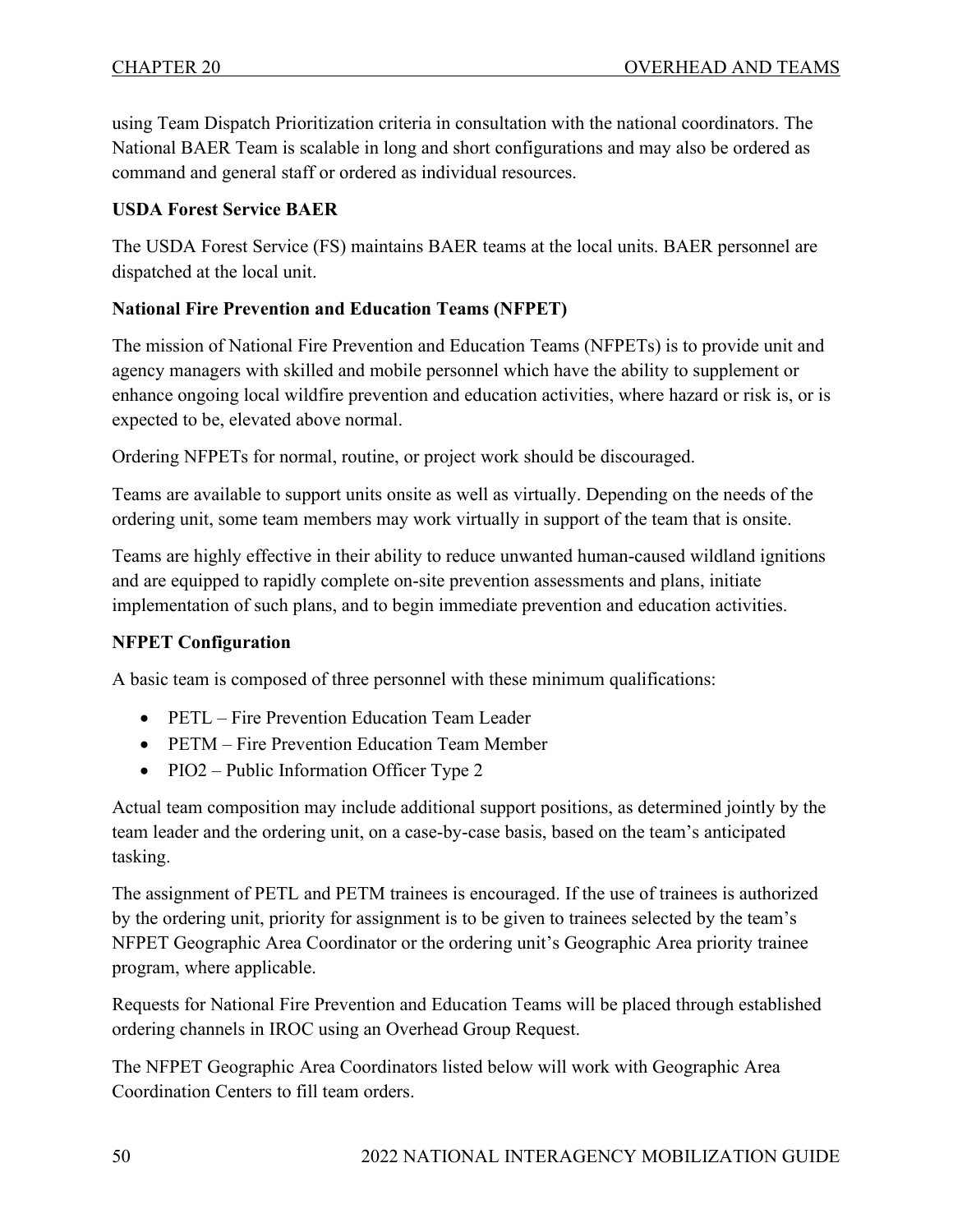# **NFPET Coordinators**

| Geographic Area      | <b>Geographic Area Coordinator</b>       | <b>Alternate</b>            |
|----------------------|------------------------------------------|-----------------------------|
| <b>Great Basin</b>   | Julie Campbell                           | Kelsey Griffee              |
|                      | Work: (801) 625-5718                     | Cell: (775) 386-7430        |
|                      | Cell: (801) 389-3200                     | kgriffee@blm.gov            |
|                      | Julie.a.campbell@usda.gov                |                             |
| Eastern              | Dennis Fiore                             |                             |
|                      | Work: 208-993-0995                       |                             |
|                      | dennis.fiore@usda.gov                    |                             |
| Northern Rockies     | <b>VACANT</b>                            |                             |
|                      | <b>Follow Agency Ordering Procedures</b> |                             |
| Northwest and Alaska | Jacob Gear                               | Karen Curtiss               |
|                      | $(541) - 589 - 4669$                     | Work: (541) 383-5583        |
|                      | jacob.gear@usda.gov                      | Cell: (541) 480-8246        |
|                      |                                          | karen.curtiss@usda.gov      |
| California           | Lance Noxon                              | Zachary Ellinger            |
|                      | Phone: (707) 562-9167                    | $(702) - 239 - 1927$        |
|                      | Cell: (530) 412-2332                     | zellinger@blm.gov           |
|                      | Lance.noxon@usda.gov                     |                             |
| Rocky Mountain       | <b>VACANT</b>                            |                             |
|                      | <b>Follow Agency Ordering Procedures</b> |                             |
| Southern             | E.J. Bunzendahl                          |                             |
|                      | Phone: (859)-745-3148                    |                             |
|                      | elizabeth.bunzendahl@usda.gov            |                             |
| Southwest            | Francisco Salazar                        |                             |
|                      | Phone: (505) 842-3897                    |                             |
|                      | Cell: (505) 239-2668                     |                             |
|                      | Francisco.salazar@usda.gov               |                             |
| National             | Zachary Ellinger                         | <b>Fred Turck</b>           |
|                      | Cell: (702)-239-1927                     | Cell (757)-334-2695         |
|                      | zellinger@blm.gov                        | fred.turck@dof.virginia.gov |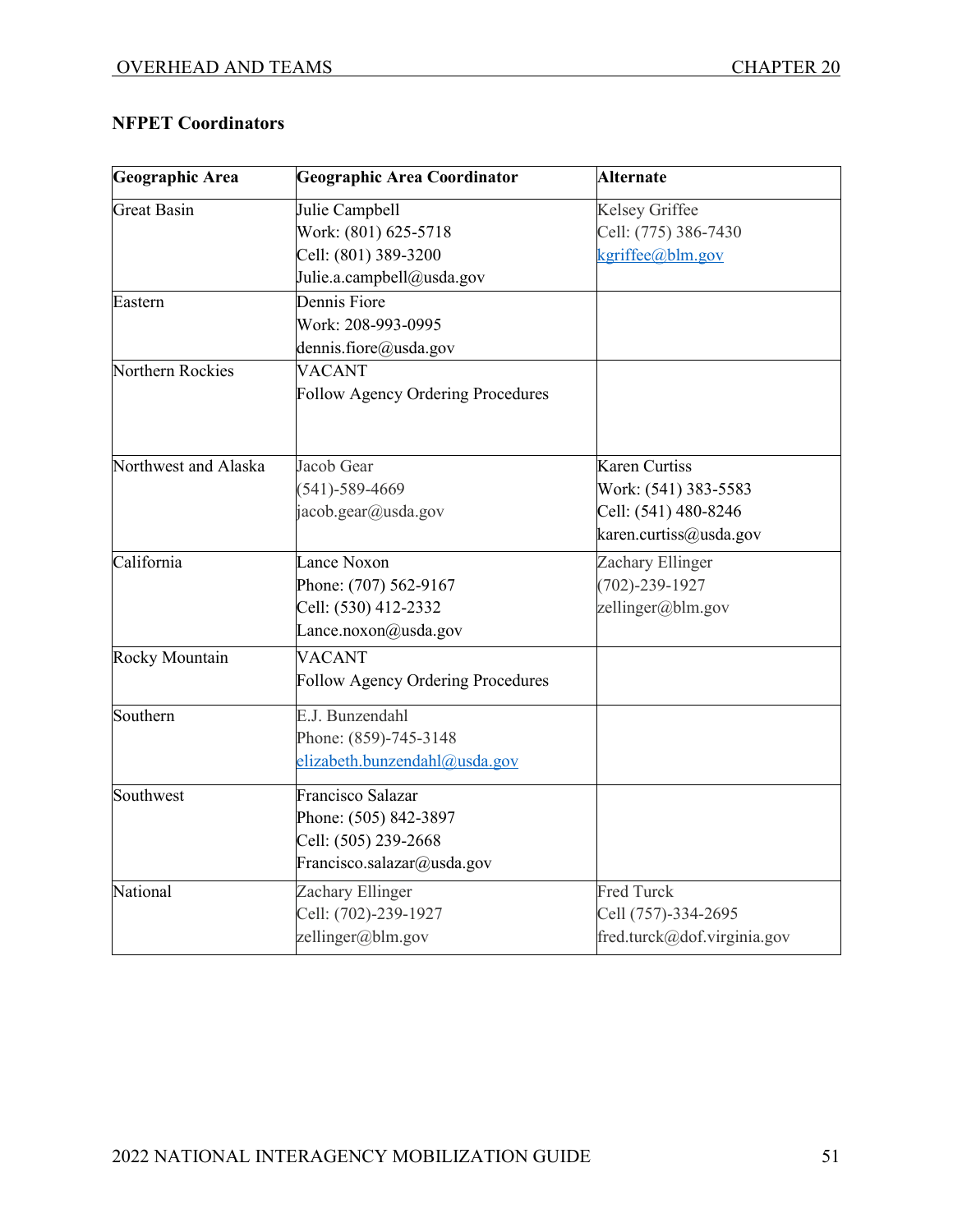## **Community Mitigation Assistance Teams (CMAT)**

Community Mitigation Assistance Teams help communities build sustainable local capacity for wildfire mitigation. This can be accomplished during high fire risk periods before, during or after a wildfire when awareness of the need for risk reduction and the likelihood of action is highest.

The team works collaboratively with community partnerships to address immediate and long – term wildfire risk challenges and integrates community fire adaption and resilient landscapes concepts outlined in the National Cohesive Wildfire Management Strategy.

## **CMAT Configuration**

- Teams number 3 to 8 people depending on community need and deployment training opportunities.
- Teams are comprised of a team lead, mitigation specialists and may include trainees. Additional support position may be required and will be jointly determined by the team lead and the ordering unit.
- Team members represent federal, state, local government and non-government partners who specialize in effective community wildfire risk reduction.
- Team members are name requested as Technical Specialists (CMAT) through established ordering channels.

#### **CMAT Leads**

Jonathan Bruno  $(719)$  433-6775 ionathan  $@cusp.ws$ 

**To request a CMAT:** complete the request form located at: [https://www.fs.usda.gov/managing](https://www.fs.usda.gov/managing-land/fire/cmat)[land/fire/cmat](https://www.fs.usda.gov/managing-land/fire/cmat) and submit to team leads listed above.

## **Fire and Aviation Safety Teams (FAST)**

Fire and Aviation Safety Teams assist Agency Administrators during periods of high fire activity by assessing policy, rules, regulations, and management oversight relating to operational issues. They can also provide the following:

- Provide guidance to ensure fire and aviation programs are conducted safely.
- Assist with providing immediate corrective actions.
- Review compliance with Occupational Safety and Health Administration (OSHA) abatement plans, reports, reviews, and evaluations.
- Review compliance with Interagency Standards for Fire and Fire Aviation Operations.

FAST reviews can be requested through the GACC to conduct reviews at the state/regional and local level. If a more comprehensive review is required, a national FAST can be ordered through the NICC.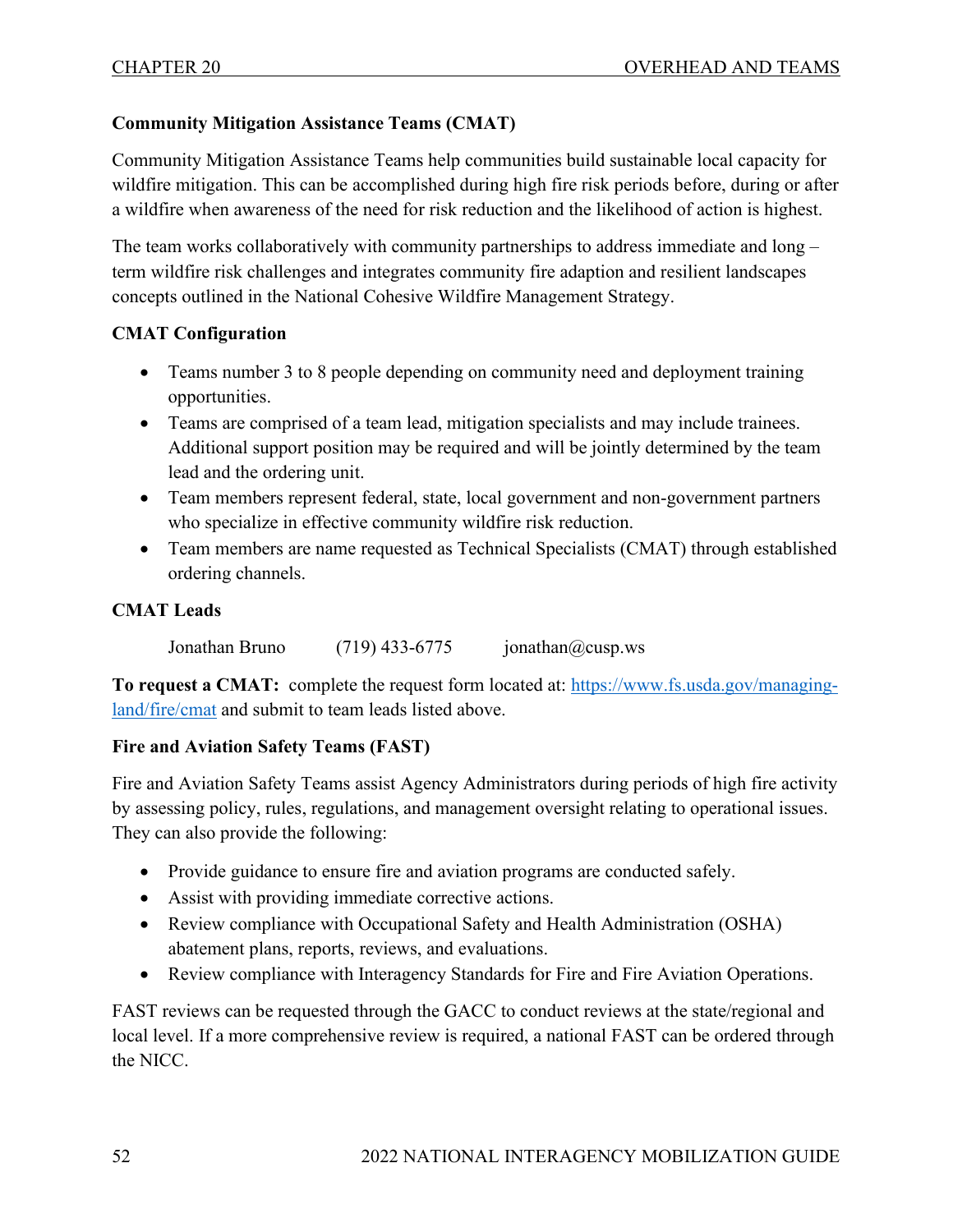FASTs will be chartered by their respective GACG, with a delegation of authority, and report back to the GACG.

FAST reports include an executive summary, purpose, objectives, methods and procedures, findings, recommendations, follow-up actions (immediate, long-term, and national issues), and a letter delegating authority for the review. FAST reports should be submitted to the GACG, with a copy to the Federal Fire and Aviation Safety Team (FFAST) Chair within thirty days.

# **FAST Configuration**

FASTs include a Team Leader, who is either an Agency Administrator or Fire Program Lead with previous experience as a FAST member; a Safety and Health Manager; and other individuals with a mix of skills from Fire and Aviation Management.

## **FAST Mobilization Process**

FASTs are requested through established ordering channels to the GACCs, for reviews at the local, State/Regional or Geographic Area level. If a more comprehensive review is required, a National FAST can be ordered through NICC. FASTs are ordered using an Overhead Group request.

# **Aviation Safety and Technical Assistance Team (ASTAT)**

ASTATs enhance safe, efficient, and effective aviation operations. An ASTAT provides assistance to unit and aviation managers, flight crews, and incident management teams for increasing, ongoing or declining incident aviation activity.

ASTATs assist and review helicopter and/or fixed wing operations on wildland fires. During high levels of aviation activity, it is advisable to request an ASTAT.

If an ASTAT cannot be filled internally, the request may be placed with NICC through established ordering channels using individual overhead requests. ASTATs receive an assignment briefing with management concerns and/or issues identified in a letter delegating authority, which establishes the roles of the team and its expectations.

The teams will provide daily feedback to the person(s) identified in the delegation of authority. Teams will conduct an exit briefing and will provide a written report prior to demobilization.

# **ASTAT Configuration**

The following configuration, or a similar combination of positions based upon the needs of the ordering unit, will be used when ordering an ASTAT.

- THSP Aviation Safety Manager
- THSP Operations Specialist (helicopter and/or fixed wing)
- THSP Pilot Inspector
- THSP Maintenance Inspector (optional)